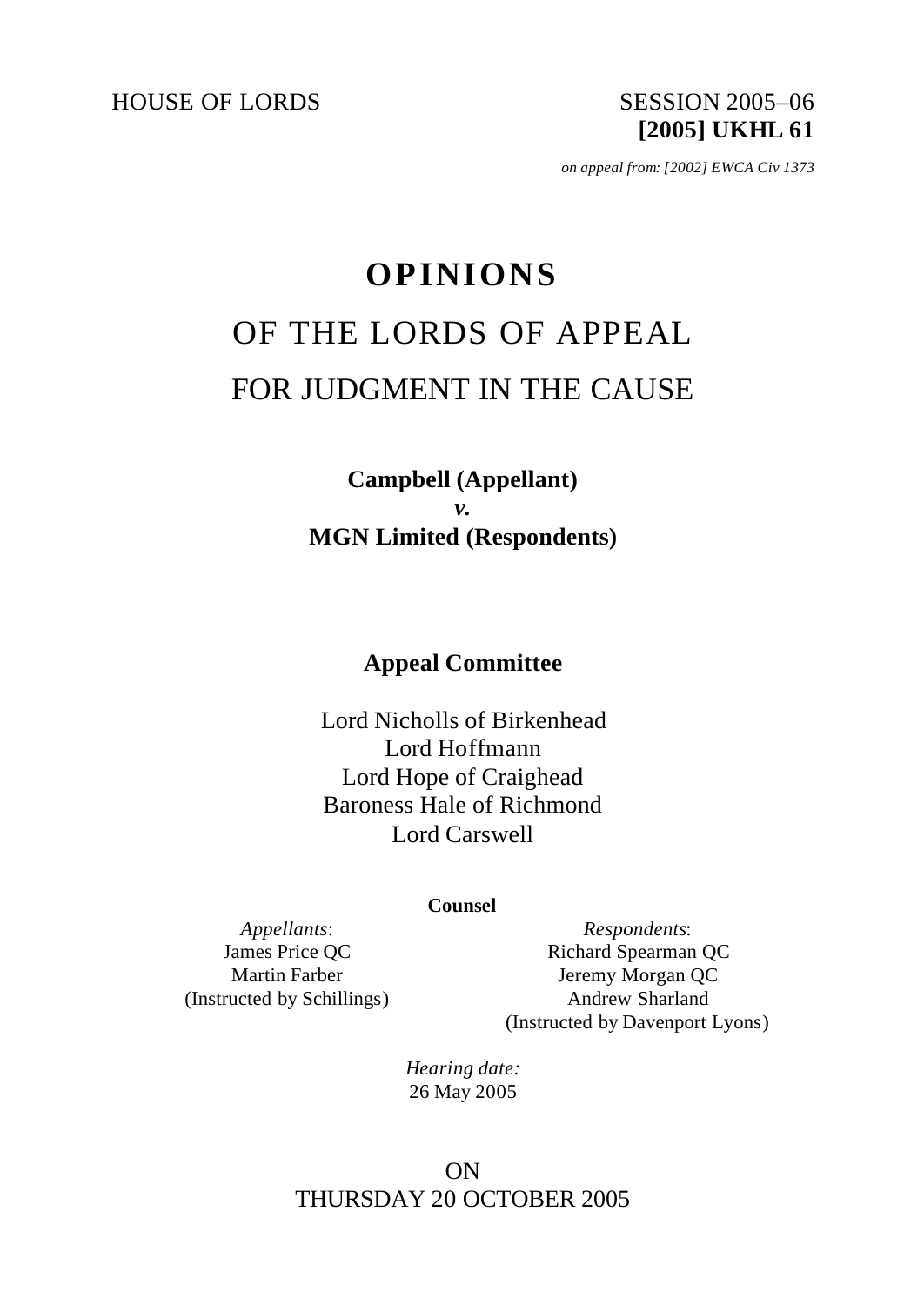#### **HOUSE OF LORDS**

## **OPINIONS OF THE LORDS OF APPEAL FOR JUDGMENT IN THE CAUSE**

## **Campbell (Appellant)** *v.* **MGN Limited (Respondents)**

#### **[2005] UKHL 61**

#### **LORD NICHOLLS OF BIRKENHEAD**

#### My Lords,

1. I have had the advantage of reading in draft the speeches of my noble and learned friends Lord Hoffmann, Lord Hope of Craighead and Lord Carswell. For the reasons they give, with which I agree, I would dismiss this petition.

#### **LORD HOFFMANN**

My Lords,

2. Naomi Campbell sued the publishers of the Daily Mirror ("MGN") for breach of confidence. She alleged that they had published information in respect of which she was entitled to privacy. After a trial lasting five days in February 2002, Morland J found the case proved and awarded her £3,500 damages and costs. This modest award reflected the fact that Ms Campbell conceded that her own conduct prevented her from objecting to the newspaper's most serious allegation, namely, that she had been addicted to drugs. Her complaint concerned the publication of additional details and photographs concerning the treatment she was receiving. In October 2002 the Court of Appeal unanimously reversed the decision of Morland J and dismissed the action, ordering Ms Campbell to pay the costs of the trial and 80% of the costs of the appeal: [2003] OB 633. In May 2004 this House, by a majority of 3 to 2, reversed the decision of the Court of Appeal, restored the order of Morland J. and ordered the respondents to pay Ms Campbell's costs in the Court of Appeal and in this House: [2004] 2 AC 457.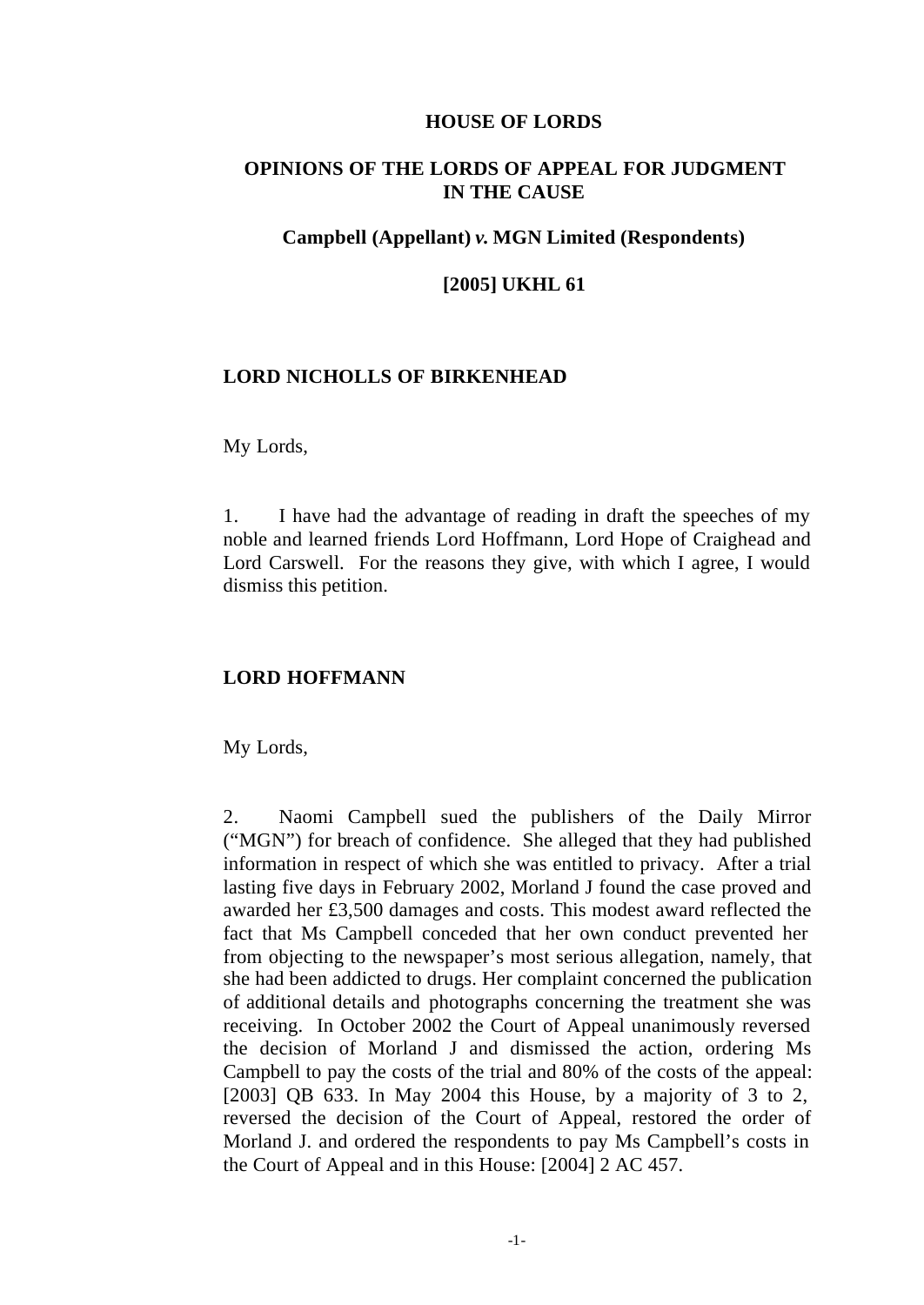3. Pursuant to the order of this House, Ms Campbell's solicitors served three bills of costs: £377,070.07 for the trial, £114,755.40 for the appeal to the Court of Appeal and £594,470.00 for the appeal to the House of Lords. MGN were mortified to find that although the award of damages had been only £3,500 (and five of the nine judges who considered the matter had thought that they should not be liable at all), they were being asked to pay legal costs (in addition to their own) in the sum of £1,086,295.47. This may be compared with the £1.5m damages which the European Court of Human Rights in *Tolstoy Miloslavsky v United Kingdom* (1995) 20 EHRR 442 thought so disproportionate even for a foul and persistent libel upon a respected public figure that it infringed the right to freedom of expression guaranteed by article 10 of the Convention.

4. MGN likewise complain that their right to freedom of expression has been infringed. They say that the threat of liability to pay a large sum by way of costs is just as likely to inhibit freedom of expression as the threat of liability to pay a large sum by way of damages. But the complaint is not, at any rate for the moment, concerned with the global figure for the costs of the whole proceedings. One reason is that the three bills have not yet been assessed. Costs awarded by the High Court and Court of Appeal are assessed in accordance with principles stated in Part 44 of the Civil Procedure Rules. Only costs which have been proportionately and reasonably incurred and which are proportionate and reasonable in amount will be recoverable against the paying party: see rules 44.4 and 5 of the CPR. Costs in the House of Lords are taxed on similar principles by the Taxing Officers of the House: see *Practice Directions Applicable to Judicial Taxations*, para 15.1*.* So the amount which turns out to be actually payable by MGN may be a good deal lower than the sum demanded.

5. In the meanwhile, in advance of assessment, MGN raise a point of principle about their liability to the costs of the proceedings in the House of Lords. A special feature of this stage of the proceedings was that Ms Campbell retained solicitors and counsel pursuant to a conditional fee agreement ("CFA"). At the trial and in the Court of Appeal they had acted under an ordinary retainer. But the appeal to the House of Lords was conducted pursuant to a CFA which provided that if the appeal succeeded, solicitors and counsel should be entitled to success fees of 95% and 100% respectively. Thus the basic profit costs claimed by the solicitors and fees claimed by counsel came to £288,468. Disbursements were £26,020.65. This basic total was more than twice the costs incurred by MGN but these figures remain, as I have said,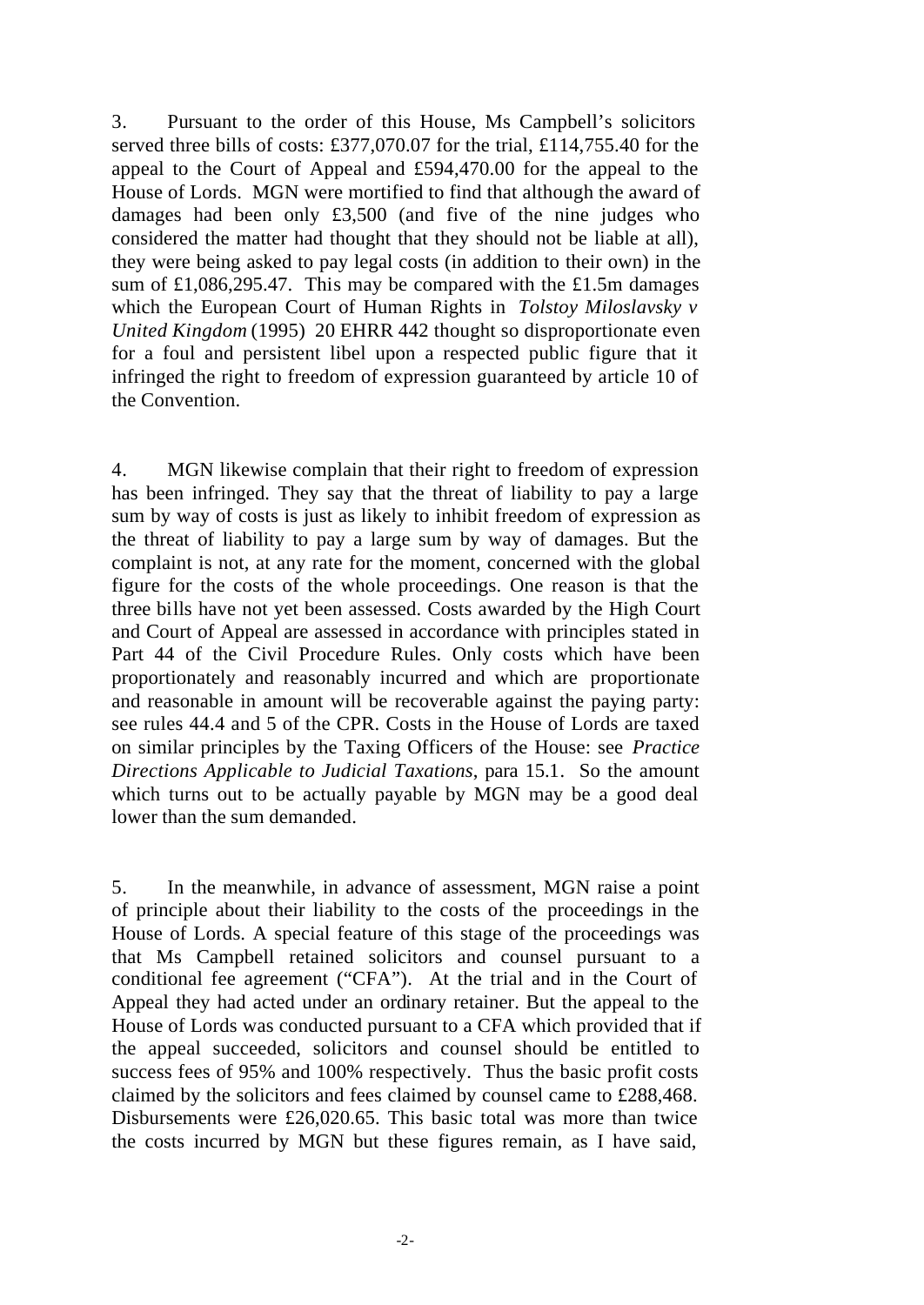subject to taxation. It was the £279,981.35 success fees which brought the figure up to £594,470.

6. By a petition presented to the House on 21 February 2005, MGN seek a ruling of the Appeal Committee that they should not be liable to pay any part of the success fee on the ground that, in the circumstances of this case, such a liability is so disproportionate as to infringe their right to freedom of expression under article 10 of the Convention. In view of the importance of this question, it has been argued before an enlarged Appeal Committee consisting of those members of the House who heard the substantive appeal.

7. Although CFAs first made an appearance in the Courts and Legal Services Act 1990, the legislation giving rise to this dispute is largely to be found in the Access to Justice Act 1999 and subsequent subordinate legislation. (A full account of the earlier history will be found in the judgments of the Court of Appeal in *Callery v Gray* [2001] 1 WLR 2112 and *Hollins* v *Russell* [2003] 1 WLR 2487). Section 58 of the 1990 Act, which was substituted by section 27 of the 1999 Act, provides that a CFA which satisfies all the specified statutory conditions shall not be unenforceable by reason only of its being a CFA. This reverses the common law rule that it is unlawful for lawyers to charge fees which depend upon the outcome of the case. A CFA may provide that fees and expenses are to be payable "only in specified circumstances" and may provide for a "success fee" by which, in specified circumstances, fees are increased above the amount which would be payable if they were not payable only in specified circumstances.

8. The conditions laid down for an enforceable CFA are, inter alia, that it must relate to proceedings of a description specified by the Lord Chancellor, it must state the percentage by which the amount of fees which would be payable if it were not a CFA is to be increased and the percentage must not exceed the percentage specified by the Lord Chancellor. The Conditional Fee Agreements Order 2000 (SI 2000/823) allowed the use of CFAs in all litigation except criminal and certain family and environmental proceedings and fixed the maximum success fee at 100%.

9. Until the 1999 Act came into force, a successful litigant who used a CFA had to pay the success fee himself. It could not be included in the costs recoverable from the losing party. But this was changed when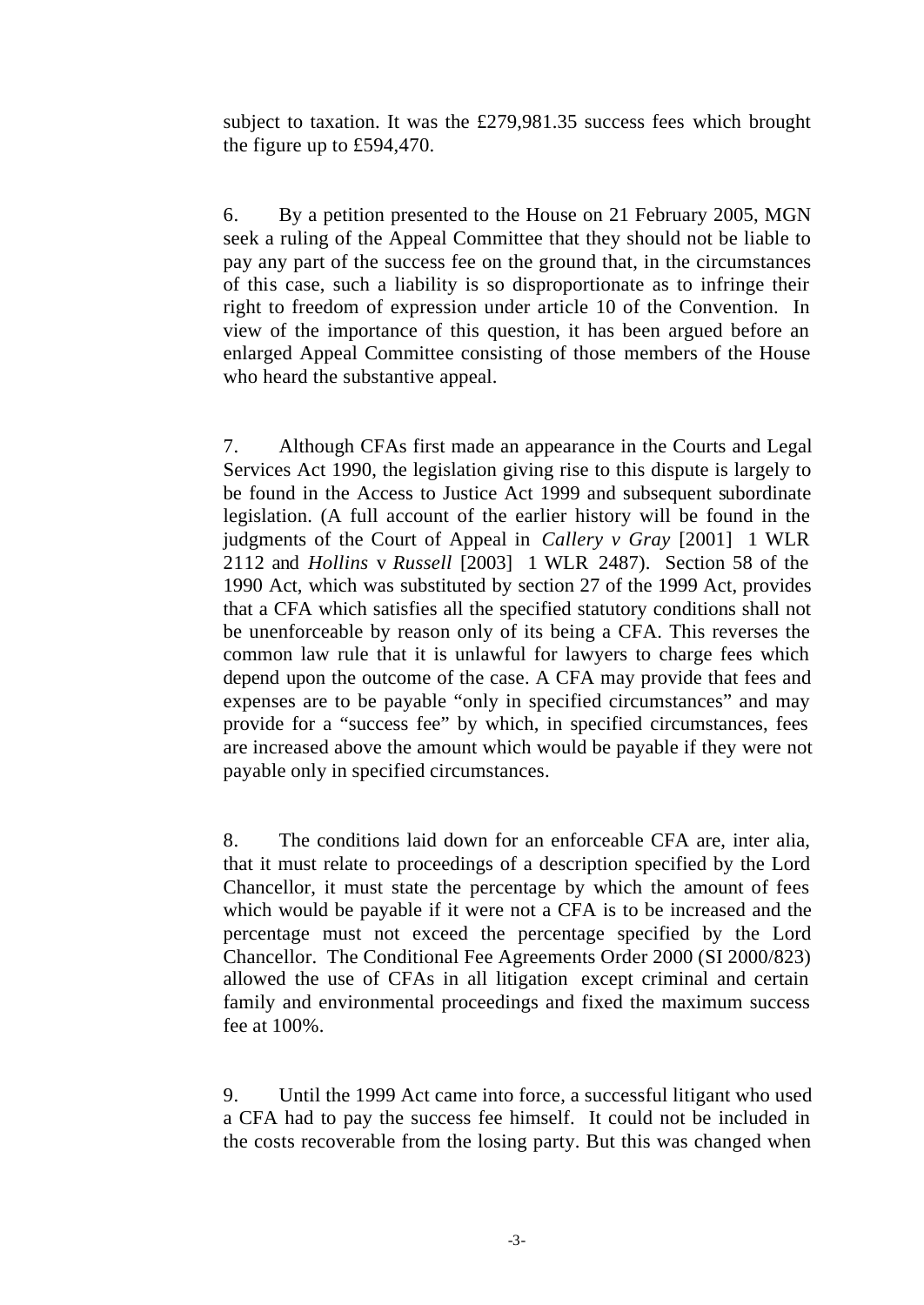subsections (6) and (7) of the new section 58A were inserted into the 1990 Act:

"(6) A costs order made in any proceedings may, subject in the case of court proceedings to rules of court, include provision requiring the payment of any fees payable under a conditional fee agreement which provides for a success fee.

(7) Rules of court may make provision with respect to the assessment of any costs which include fees payable under a conditional fee agreement (including one which provides for a success fee)."

10. Under the Civil Procedure Rules and its accompanying Practice Directions, success fees are now (subject to assessment) normally recoverable from the losing party. Section 9.1 of the Practice Direction accompanying Part 44 of the CPR says that under an order for payment of 'costs' the costs payable will include an "additional liability" incurred under a "funding arrangement". A funding arrangement means a CFA or a policy taken out to insure against liability to pay the other side's costs ("after the event" or "ATE" insurance) and an "additional liability" is the success fee or the ATE premium. Part 11.8 of the Practice Directions deals with the assessment of the success fee:

"(1) In deciding whether a percentage increase is reasonable relevant factors to be taken into account may include:

- (a) the risk that the circumstances in which the costs, fees and expenses would be payable might or might not occur;
- (b) the legal representative's liability for any disbursements;
- (c) what other methods of financing the costs were available to the receiving party.

(2) The court has the power, when considering whether a percentage increase is reasonable, to allow different percentages for different items of costs or for different periods during which the costs were incurred."

11. It is important to notice the impact of the recoverability of success fees upon the principle that recoverable costs should have been proportionately and reasonably incurred. The overriding objective set out in CPR 1.1 includes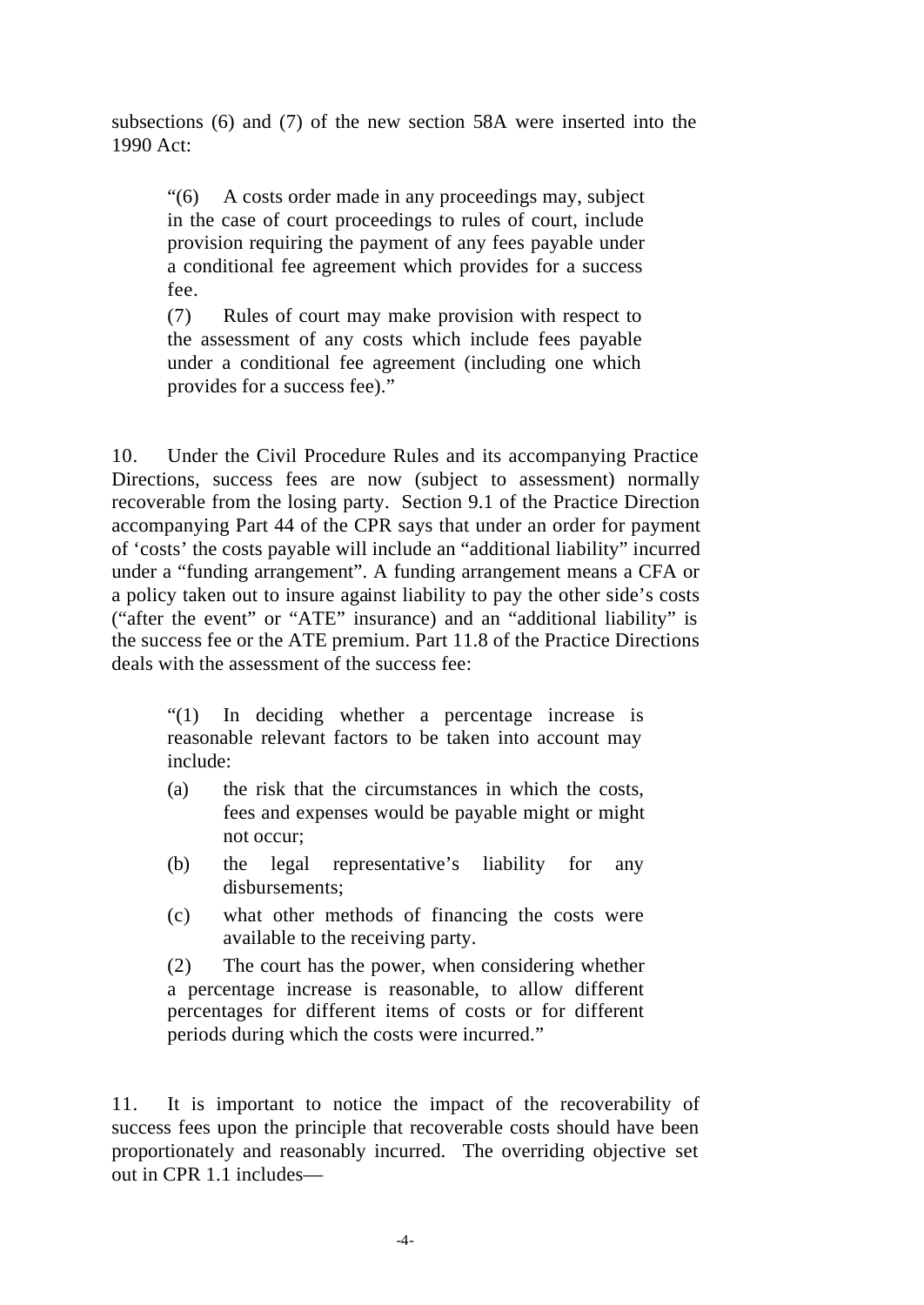"Dealing with the case in ways which are proportionate

- (i) to the amount of money involved;
- (ii) to the importance of the case
- (iii) to the complexity of the issues; and
- (iv) to the financial position of each party.".

12. As Lord Woolf CJ said in *Lownds v Home Office* (*Practice Note*) [2002] 1 WLR 2450, 2451, the policy is that "litigation should be conducted in a proportionate manner and, where possible, at a proportionate cost." But the test of proportionality and reasonableness is applied only to the basic costs. It is not applied to the total sum for which the losing party may be liable after the addition of the success fee. This is explicitly recognised in the Practice Direction. Section 11.5 says:

"In deciding whether the costs are reasonable and (on a standard basis assessment) proportionate, the court will consider the amount of any additional liability separately from the base costs."

13. The consequence is spelled out in section 11.9:

"A percentage increase will not be reduced simply on the ground that, when added to the base costs which are reasonable and (where relevant) proportionate, the total appears disproportionate."

14. These principles have been accepted as equally applicable to a taxation of costs in the House of Lords: see *Designer Guild Ltd v Russell Williams (Textiles) Ltd (No 2)* [2003] 2 Costs LR 204 at para 20 and para 26 of the House's *Practice Directions Applicable to Judicial Taxations*.

15. Keith Ashby and Professor Cyril Glasser, in a recent article in the Civil Justice Quarterly (*The Legality of Conditional Fee Uplifts* (2005) 24 CJQ 130, 134) say that the success fee—

"is added as a percentage bonus to the cost of work actually done, based not on any conduct or attribute of paying parties, but as a penalty for having lost in litigation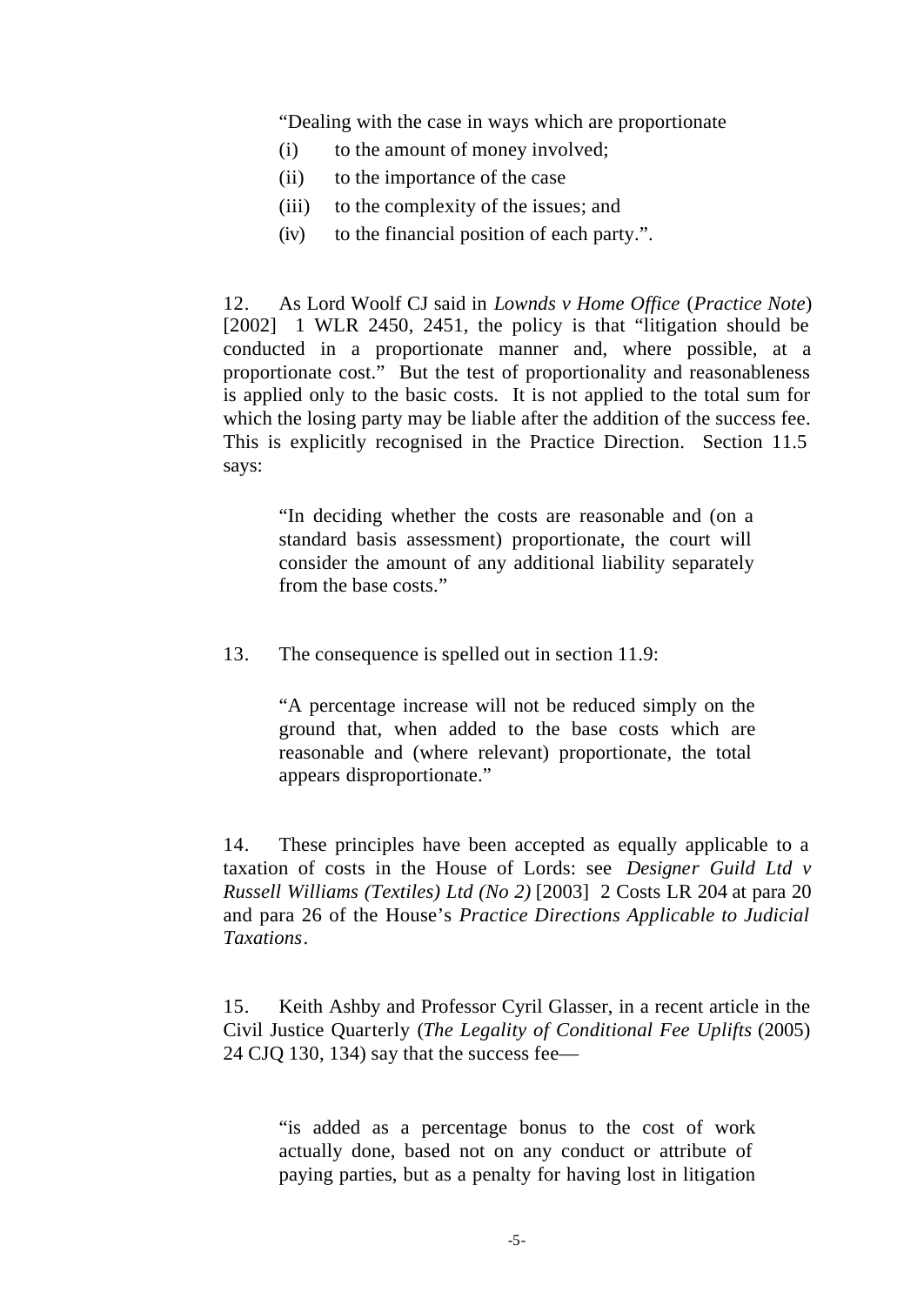against opponents who have entered into a particular type of contract with their own lawyers."

16. I am not sure that "penalty" is quite the right word, but there is no doubt that a deliberate policy of the 1999 Act was to impose the cost of all CFA litigation, successful or unsuccessful, upon unsuccessful defendants as a class. Losing defendants were to be required to contribute to the funds which would enable lawyers to take on other cases which might not be successful but would provide access to justice for people who could not otherwise have afforded to sue. In some kinds of litigation, such as personal injury actions, the funds provided by losing defendants were intended to be in substitution for funds previously provided by the state in the form of legal aid.

17. The consequences of this policy in relation to personal injury claims arising out of motor vehicle accidents were discussed by the Court of Appeal and this House in *Callery v Gray* [2001] 1 WLR 2112 (CA) [2002] 1 WLR 2000 (HL). The legality of the policy of shifting the burden of funding that type of litigation from the state to unsuccessful defendants was not in dispute. I myself described it as a rational social and economic policy. The effect was to internalise the cost of road accident litigation within the class of road users, because the liability insurers called upon to pay these costs passed it on to road users through increased premiums. The problem in *Callery v Gray* arose out of the removal of any market forces restraining the levels of success fees and ATE insurance premiums when they became payable only by the losing party. As the client who agreed the success fee and the ATE premium has no financial interest in the matter, the only line of defence against excessive charges is the costs judges, who are handicapped by the lack of market-driven comparators on which to base their assessments.

18. This is not however a problem which arises in the present case. There has, as I have said, been no assessment in which the level of the success fees might be contested. The challenge is to the allowance of any success fee at all.

19. That challenge is based upon the special position of the media as defendants to actions for defamation and wrongful publication of personal information such as that brought by Ms Campbell against the Daily Mirror. There is no human right to drive a vehicle upon the road free of the cost of litigation arising from road accidents. But there is a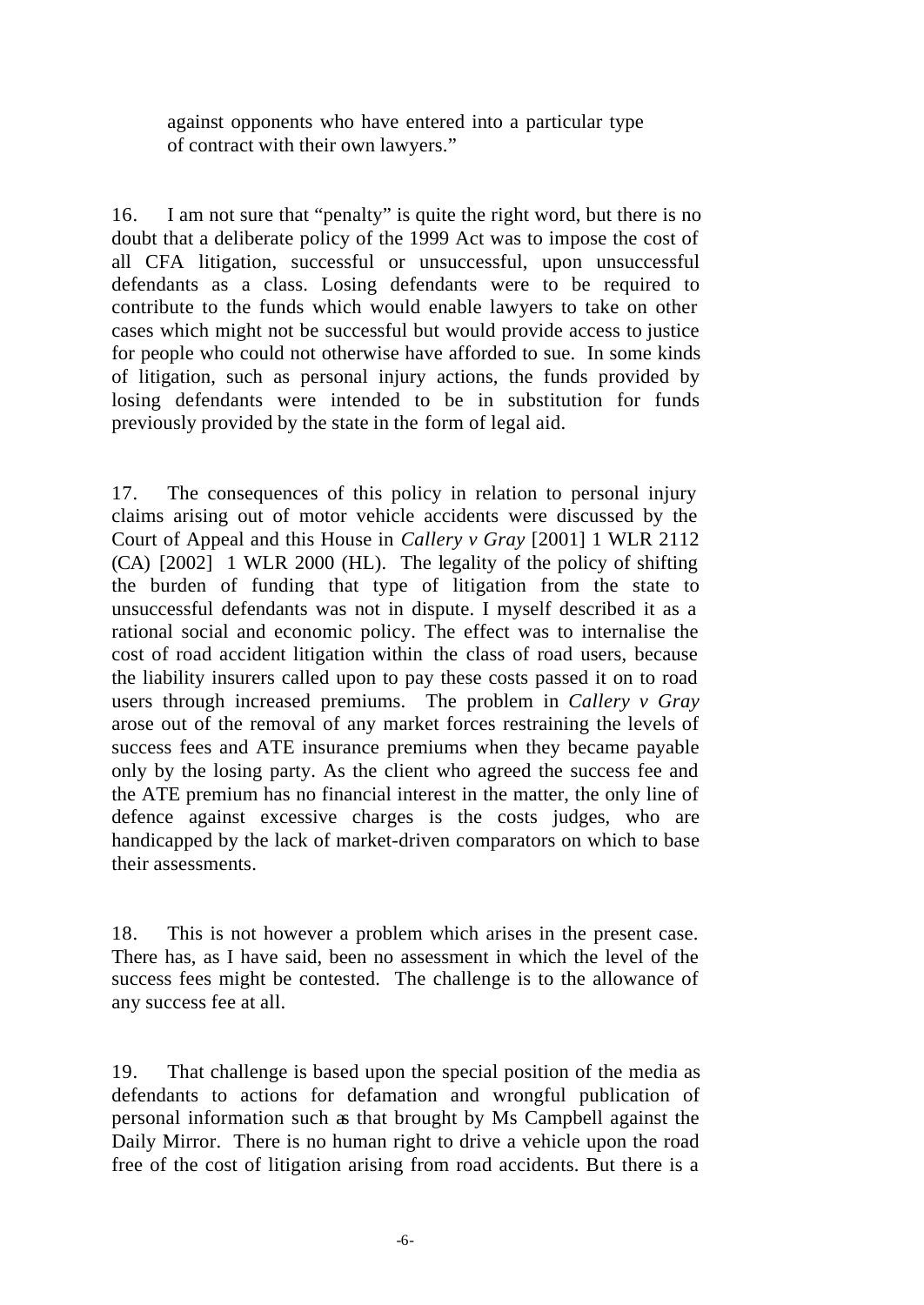human right to freedom of expression with which the imposition of an excessive cost burden may interfere. It is true that costs are awarded only against defendants who have been found to have wrongfully published matter which is defamatory or in breach of a claimant's right to the confidentiality of personal information. So it may be said, and Ms Campbell's counsel does say, that there is no harm in inhibiting such publications. But that, it seems to me, is not the point. It is the effect which the threat of heavy liability may have upon the conduct of a newspaper in deciding whether to publish information which ought to be published but which carries a risk of legal proceedings against it. When the European Court of Human Rights in *Tolstoy Miloslavsky v United Kingdom* (1995) 20 EHRR 442 said that damages of £1.5m in that case were an excessive and disproportionate restriction on freedom of expression, I am sure that they did not mean that people should be free to publish gross and deliberate libels at an affordable price, like the ancient Roman in the story of Aulus Gellius (*Noctes Atticae* 20.1.13) who was followed by a slave carrying a bag of coins to pay the depreciated statutory penalty to the people whom his master insulted. The court was concerned with the indirect effect of a high level of damages awards upon the ordinary bona fide work of the media.

20. MGN nevertheless accept that freedom of expression under article 10 (1) may be restricted, as article  $10(2)$  says, on grounds prescribed by law and necessary in a democratic society to protect the rights of others. The speeches in the substantive proceedings in this case discuss the relationship between the rights of the Daily Mirror under article 10 and Ms Campbell's right to preserve the confidentiality of personal information. This right is one of the means by which our law protects the right to respect for private life guaranteed by article 8 of the Convention. The availability of legal services under a CFA is necessary to provide the access to a court required by article 6 and thereby give litigants an effective means of enforcing their rights.

21. Until the 1999 Act, legal aid was not available in defamation actions (see the Legal Aid Act 1988, Schedule 2, Part II, para 1), which were therefore the almost exclusive preserve of the rich. The Strasbourg court was fairly undemanding about this state of affairs, usually holding that it was not inconsistent with article 6 to expect both claimants and defendants in defamation proceedings to act in person: see *McVicar v United Kingdom* (2002) 35 EHRR 22 and a number of earlier Commission rulings cited in para 34 of that judgment. But the court had said in an early decision (*Airey v Ireland* (1979-80) 2 EHRR 305) that in complex cases article 6 might require some provision for legal assistance, the precise form being a matter for the member state. And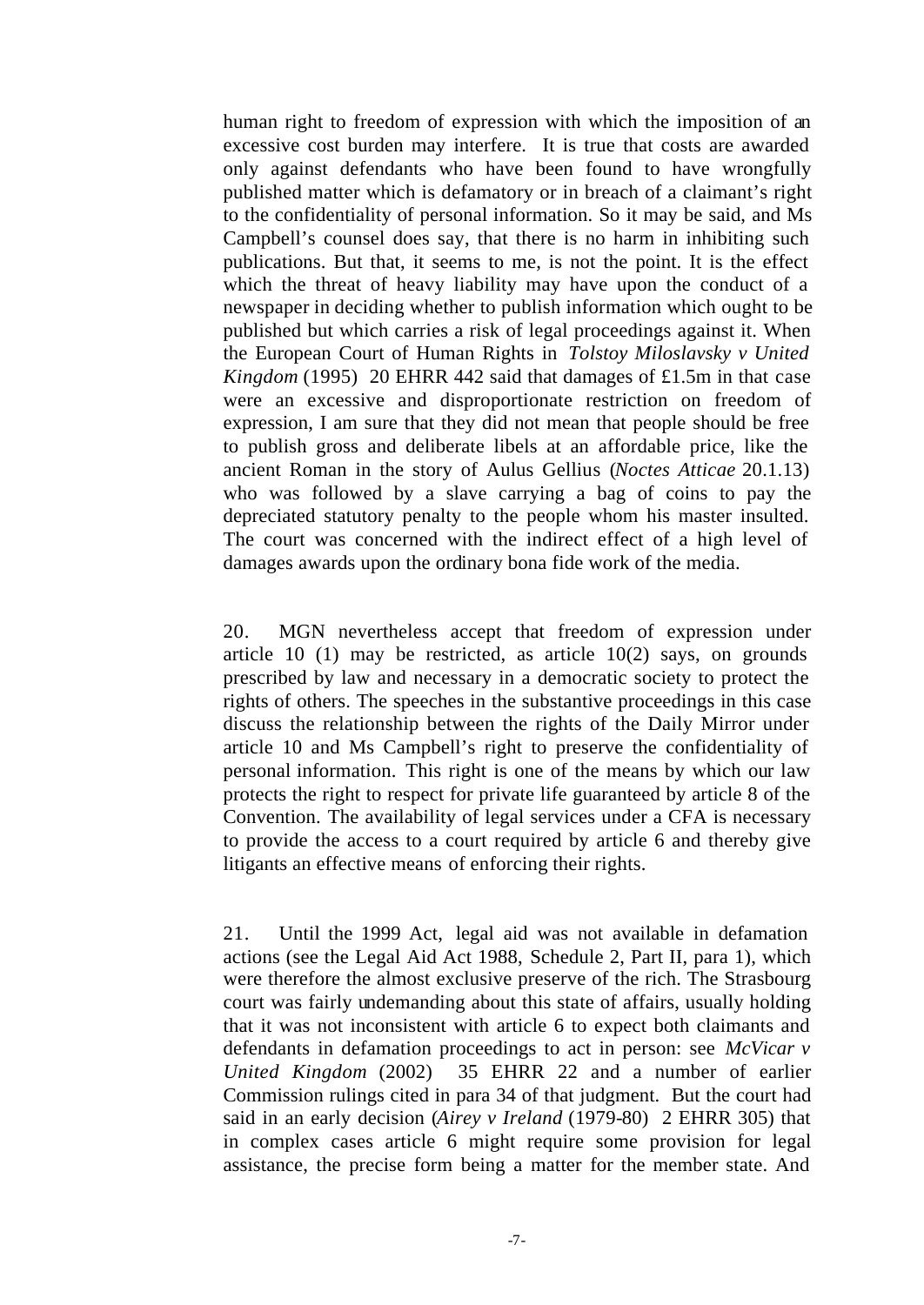most recently in *Steel and Morris v United Kingdom* (2005) Application No 68416/01, 15 February 2005 it held that such assistance should have been provided to defendants in a lengthy and complex defamation action which had been brought against them by a multi-national company.

22. It is however not necessary to decide that article 6 positively requires legal assistance in actions for defamation and the like in order to come to the conclusion that the provision of such assistance is a legitimate objective which, unless it amounts to a disproportionate burden, a member state is entitled to consider necessary in a democratic society. In principle, MGN accept this argument. But they say that in the circumstances of this case, an award of costs increased by a success fee is for two reasons disproportionate. First, they say that it is necessarily disproportionate because it is more than (and up to twice as much as) the amount which, under the ordinary assessment rules, a costs judge would consider reasonable and proportionate. Secondly, they say that it was not necessary to give Ms Campbell access to a court because she could have afforded to fund her own costs, as she did at the trial and in the Court of Appeal.

23. In my opinion these arguments are flawed. The first confuses two different concepts of proportionality. The CPR on costs are concerned with whether expenditure on litigation was proportionate to the amount at stake, the interests of the parties, complexity of the issues and so forth. But article 10 is concerned with whether a rule which requires unsuccessful defendants not only to pay the reasonable and proportionate costs of their adversary in the litigation, but also to contribute to the funding of other litigation, is a proportionate measure to provide those other litigants with access to justice, having regard to its effect on the article 10 right to freedom of expression. MGN do not really deny that in principle it is open to the legislature to choose to fund access to justice in this way.

24. The argument therefore depends upon its second limb, namely that funding litigation in this way becomes disproportionate when a litigant does not need a CFA to be able to sue or, in this case, appeal. Regulation 4(2)(d) of the Conditional Fee Agreements Regulations 2000 (SI 2000/692) requires a legal representative, before entering into a CFA, to inform the client "whether other methods of financing those costs are available…". But, as MGN concede, this rule is for the protection of the client, who may have some form of insurance which covers litigation costs and makes it unnecessary for him to enter into a CFA. It is not for the protection of the defendant. Similarly, one of the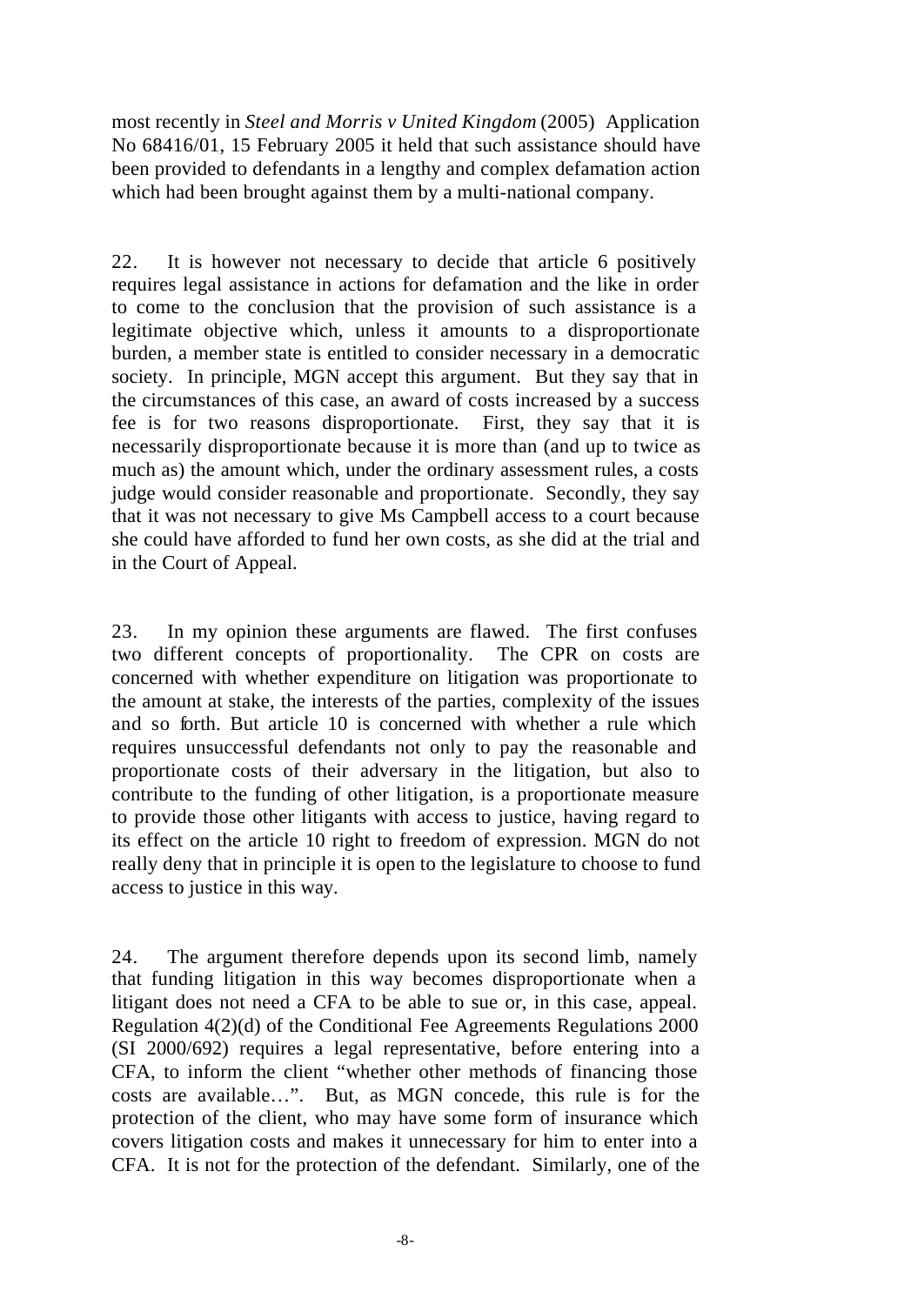matters to be taken into account in assessing the percentage to be allowed by way of success fee is "what other methods of financing the costs were available to the receiving party": see section 11.8(c) of the Practice Direction. But that, in my opinion, is also concerned with whether the claimant had the right to have the litigation funded by someone else. It does not contemplate an investigation into his means to decide whether he could have taken the risk of paying the costs himself.

25. There is in my opinion nothing in the relevant legislation or practice directions which suggests that a solicitor, before entering into a CFA, must inquire into his client's means and satisfy himself that he could not fund the litigation himself. By what criteria should such an inquiry be conducted? An application for legal aid requires a disclosure of means and sets out elaborate criteria for eligibility. But there is no such machinery for a CFA. And if the solicitor is not expected to make such inquiries in advance, it would be most unfair for the success fee to be afterwards disallowed on the ground that his client had sufficient means.

26. Ms Campbell denies that she is so wealthy as to be able to view with equanimity the risk of having to pay both her own and MGN's costs of an appeal to the House of Lords. She says, probably with justification, that there can be few such individuals. But I think that it would not matter even if she demonstrably had ample means to pay. It is true that when one has to balance rights such as freedom of expression against other rights such as privacy or access to a court, there has to be, as Lord Steyn said in *In re S (FC)(A Child) (Identification: Restrictions on Publication)* [2005] 1 AC 593, 603, para 17, "an intense focus on the comparative importance of the specific rights being claimed in the individual case". So MGN says that in this case, Ms Campbell did not need a CFA and the balance therefore comes down in favour of freedom of expression. But concentration on the individual case does not exclude recognising the desirability, in appropriate cases, of having a general rule in order to enable the scheme to work in a practical and effective way. It was for this reason that the European Court of Human Rights decided in *James v United Kingdom* (1986) 8 EHRR 123 that Parliament was entitled to pursue a social policy of allowing long leaseholders of low-rated houses to acquire their freeholds at concessionary rates, notwithstanding that the scheme also applied to some rich tenants who needed no such assistance.

27. Thus, notwithstanding the need to examine the balance on the facts of the individual case, I think that the impracticality of requiring a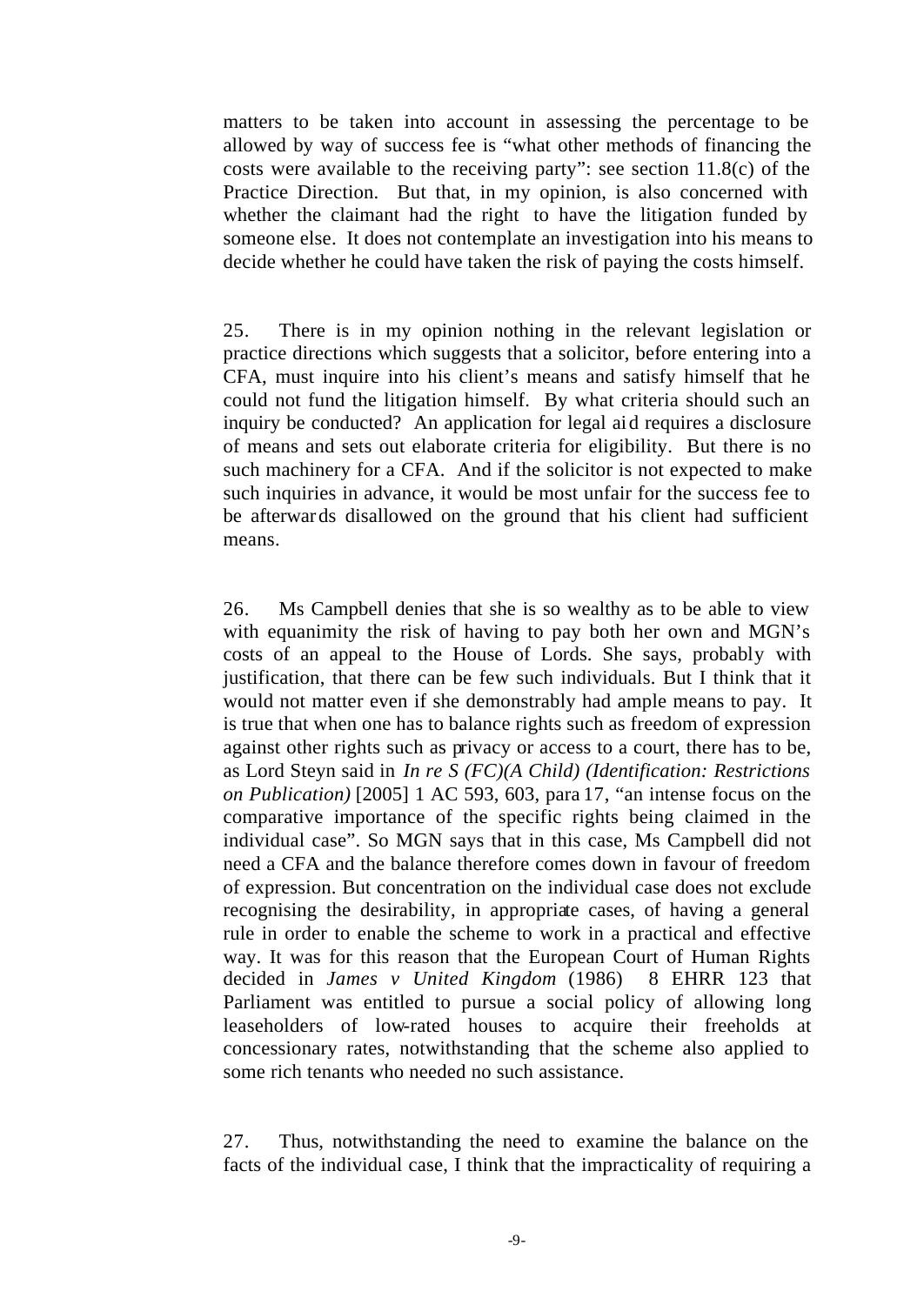means test and the small number of individuals who could be said to have sufficient resources to provide them with access to legal services entitled Parliament to lay down a general rule that CFAs are open to everyone.

28. It follows that in my opinion the success fee as such cannot be disallowed simply on the ground that MGN's liability would be inconsistent with its rights under article 10. The scheme under which such liability is imposed was a choice open to the legislature. Mr Spearman QC, who appeared for MGN, suggested various ways in which words might be read into article 3 of the Conditional Fees Order 2000 (which lists the proceedings for which CFAs are available) or CPR 44.3B (which provides for the recovery of success fees) to make them compatible with article 10 by excluding cases such as this from the scope of CFAs or by disallowing the success fees. But in my opinion there is no need for such measures because the existing scheme is compatible.

29. I cannot however part with this case without some comment upon other problems which defamation litigation under CFAs is currently causing and which have given rise to concern that freedom of expression may be seriously inhibited. They are vividly illustrated by the recent judgment of Eady J in *Turcu v News Group Newspapers Ltd* [2005] EWHC 799 (QB), delivered on 4 May 2005:

"1. The claimant in these proceedings is seeking damages against News Group Newspapers Ltd, as publishers of *The News of the World*, in respect of articles appearing in the editions of that newspaper dated 3 November 2002… He issued his claim form under an assumed name (Alin Turcu), almost at the end of the one year limitation period, on 31 October 2003. He only revealed his true identity in early February of this year, about two months before trial, as Bogdan Stefan Maris. He was born in Romania on 26 July 1980 and is thus now aged 24. He appears to have borrowed the name Turcu from someone he knew in prison in Romania.

2. The claimant's false identity is not the only respect in which this case is unusual. The claimant has not taken part in the trial and has not even served a witness statement. Mr David Price, a solicitor advocate, has represented him on the basis of the instructions he received from his client, but without the advantage of his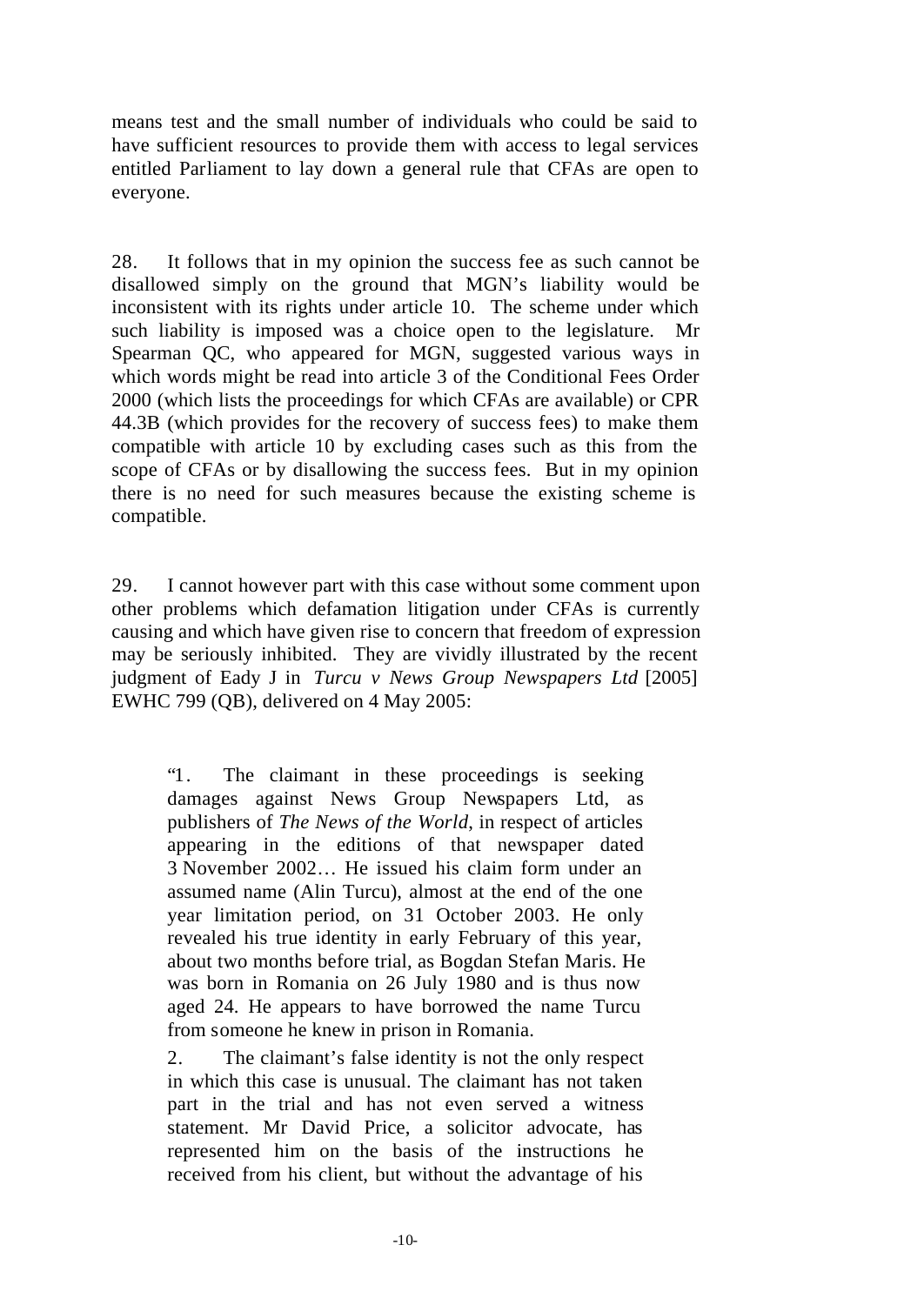evidence to back up those instructions. Mr Maris is apparently residing somewhere in Romania. Indeed, Mr Price told me before the trial began that he had last had contact with his client shortly after the true identity was revealed and, at the commencement of the trial, he remained out of touch and thus was only able to proceed on the basis of past instructions. He did, however, indicate that telephone contact was resumed at some time during the first week of the trial – but still no witness statement was forthcoming.

3. The evidence adduced by the defendant, which has not been challenged, is that the claimant is a petty criminal with a list of criminal charges or convictions at least in Romania, Germany, Italy and England. According to the evidence of a senior police officer from Neamt in Romania, "he is known as a very intelligent criminal". He came to England in August 1999 using his assumed name of Turcu and made an application for political asylum on the basis of a statement, which has been produced in evidence, and which contains a largely concocted account of his life and circumstances. His application was rejected, but he was allowed exceptional leave to remain in this jurisdiction until 2004, purely because he had lied, apart from anything else, about his age. He was thought to be 16 years old, whereas in fact by that time he was 19. He had already been sentenced in Romania on three occasions to terms of imprisonment. Had his true identity and age been revealed, he would not have been allowed to remain in this country.

4. When he was arrested in 2002 he was found to be in possession of forged Greek and Italian identity documents bearing his photograph but false names. I can readily infer that the claimant had those documents to facilitate the commission of crimes and to mislead the law enforcement authorities. He had been arrested in Italy only eight days before his arrival in England and that may possibly explain why he was seeking pastures new.

5. He eventually obtained employment in London on the basis that he was here legally, and thus he deceived his employers also…

6. The claimant now seeks a large award of damages, including aggravated and exemplary damages, against the proprietors of *The News of the World*, who were denied the opportunity not only of cross-examining him but also of even seeing evidence from him denying their published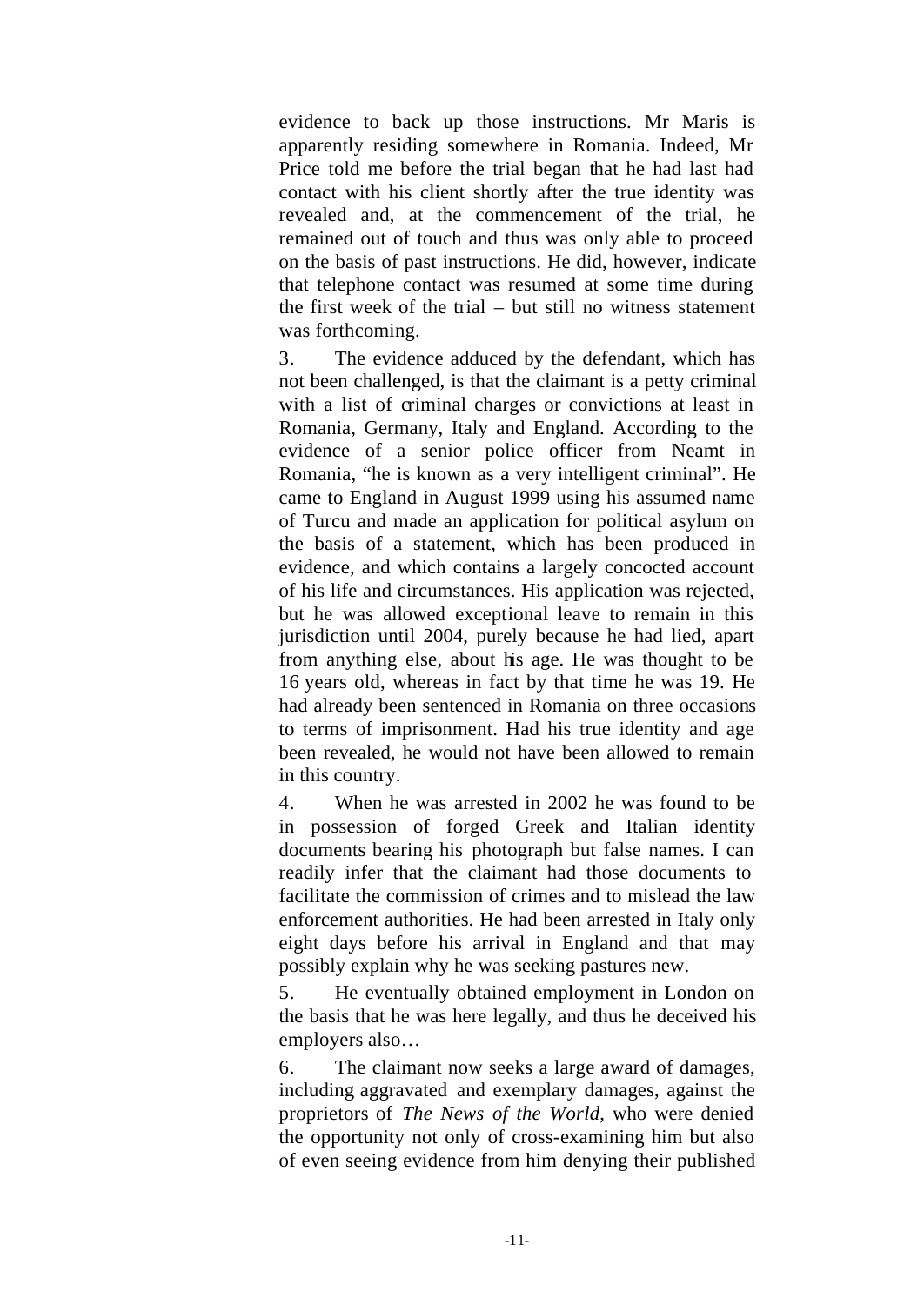allegations, or to support the serious charges of dishonesty made on his behalf in the course of the trial. He is able to pursue his claim purely because Mr Price has been prepared to act on his behalf on the basis of a conditional fee agreement. This means, of course, that significant costs can be run up for the defendant without any prospect of recovery if they are successful, since one of the matters on which Mr Price does apparently have instructions is that his client is without funds. On the other hand, if the defendant is unsuccessful it may be ordered to pay, quite apart from any damages, the costs of the claimant's solicitors including a substantial mark-up in respect of a success fee. The defendant's position is thus wholly unenviable.

7. Faced with these circumstances, there must be a significant temptation for media defendants to pay up something, to be rid of litigation for purely commercial reasons, and without regard to the true merits of any pleaded defence. This is the so-called "chilling effect" or "ransom factor" inherent in the conditional fee system, which was discussed by the Court of Appeal in *King v Telegraph Group Ltd…* This is a situation which could not have arisen in the past and is very much a modern development."

30. After a trial which lasted from 5 to 18 April 2005 the action was dismissed. The defendant's costs were no doubt substantial and irrecoverable.

31. The blackmailing effect of such litigation appears to arise from two factors. First, the use of CFAs by impecunious claimants who do not take out ATE insurance. That, of course, is not a feature of the present case. If MGN are right about Ms Campbell's means, she would have been able to pay their costs if she had lost. The second factor is the conduct of the case by the claimant's solicitors in a way which not only runs up substantial costs but requires the defendants to do so as well. Faced with a free-spending claimant's solicitor and being at risk not only as to liability but also as to twice the claimant's costs, the defendant is faced with an arms race which makes it particularly unfair for the claimant afterwards to justify his conduct of the litigation on the ground that the defendant's own costs were equally high. That was particularly evident in the case of *King v Telegraph Group Ltd [Practice Note]* [2005] 1 WLR 2282, to which Eady J referred. In that case also,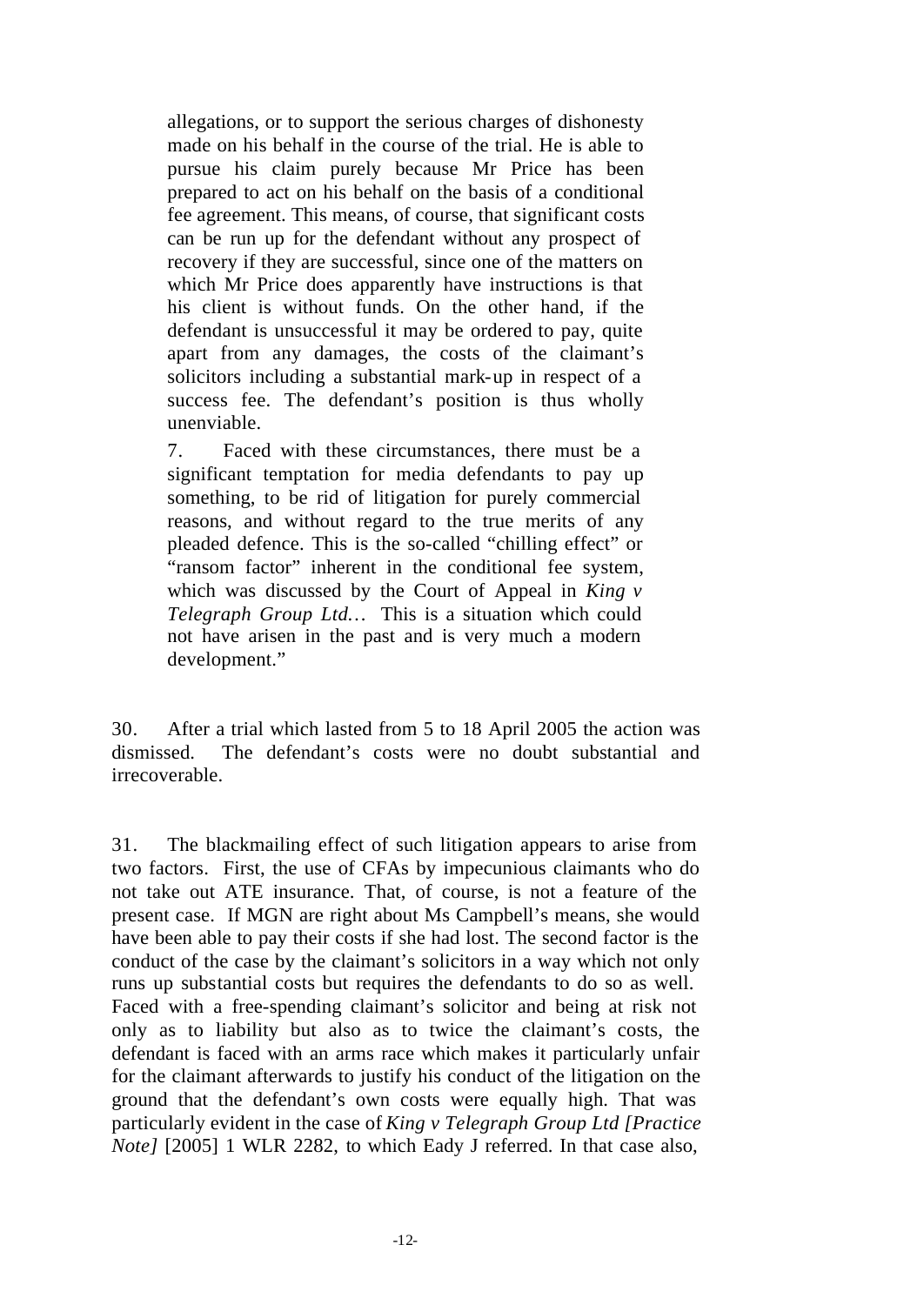the claimant was without means and had no ATE insurance. Nevertheless, as Brooke LJ observed:

"58 … There were no pre-action costs other than those associated with preparing the original letter before action, yet the claimant's solicitors revealed that by the time the original statements of case had been exchanged they had already incurred costs in excess of £32,000 (a sum equivalent to a potential liability of £64,000 for the other side on the basis of a 100% success fee). Over 54 hours of partner's time had already been charged out at just over £20,000 and over 48 hours of trainee solicitor's time at over £7,000…

64 … the claimant's solicitors served a substantial request for further information concerning the defence, to which the defendant responded in detail…

65 [In reply, the claimant's solicitors] dispatched a tenpage letter … which was settled by junior counsel in as aggressive a style as their letter before action … the preparation of this letter, to which the defendant's solicitors were put to the expense of preparing a courteous and concise three-page [reply] … would be charged out at £750 per hour (assuming a 100% mark-up) not including counsel's fees.

73 … the claimant's witness statement contained 114 pages…

74 … [Counsel] observed that large parts of this witness statement were unnecessary…

75 His main complaint, however, is that this was another area in which, in the context of litigation conducted by a claimant on a CFA without ATE cover, conduct of this kind was wholly out of place. His clients would be put to irrecoverable expense in instructing their lawyers to consider this enormously lengthy statement, and in the event of any settlement into which they might be forced, not by the merits of the case but by purely commercial considerations, the claimant's solicitors would probably be seeking twice their already high hourly costs for the work they did in connection with this statement.

76 He said that extravagant conduct of this kind could not be effectively policed by robust orders made by a trial judge (if the action ever went to trial) or by drastic surgery by a costs judge because by then the defendant had already incurred the irrecoverable costs of having to respond to it…"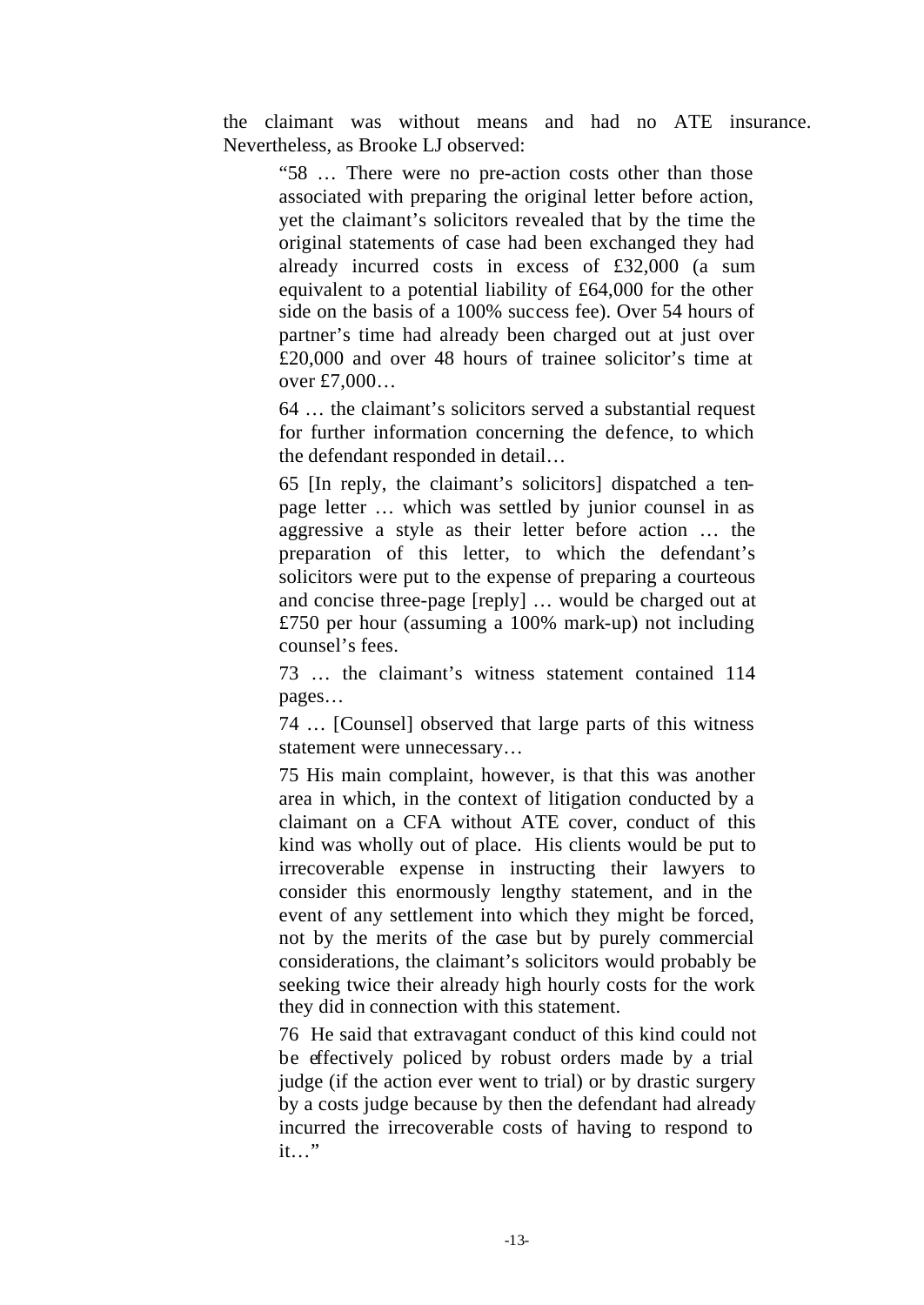32. Brooke LJ was sympathetic to these complaints. He said (at para 99):

"What is in issue in this case…is the appropriateness of arrangements whereby a defendant publisher will be required to pay up to twice the reasonable and proportionate costs of the claimant if he loses or concedes liability and will almost certainly have to bear his own costs (estimated in this case to be about £400,000) if he wins. The obvious unfairness of such a system is bound to have the chilling effect on a newspaper exercising its right to freedom of expression…and to lead to the danger of self-imposed restraints on publication…"

33. The solution, ("the only way to square the circle"), offered by the Court of Appeal in *Musa King* was for the court at an early stage to make a "cost-capping" order, pre-empting the assessment of the cost judge by fixing a maximum amount (including any success fee) which, if the claimant was successful, the recoverable costs could not exceed. Brooke LJ went on to say at para 102:

"If this means…that it will not be open to a CFA-assisted claimant to receive the benefit of an advocate instructed at anything more than a modest fee or to receive the help of a litigation partner in a very expensive firm who is not willing to curtail his fees, then his/her fate will be no different from that of a conventional legally aided litigant in modern times…Similarly, if the introduction of this novel cost-capping regime means that a claimant's lawyers may be reluctant to accept instructions on a CFA basis unless they assess the chances of success as significantly greater than evens (so that the size of the success fee will be to that extent reduced), this in my judgment will be a small price to pay in contrast to the price that is potentially to be paid if the present state of affairs is allowed to continue."

34. In *Callery v Gray* [2002] 1 WLR 2000 all members of this House agreed that the responsibility for monitoring and controlling the new costs regime lay with the Court of Appeal and that this House should be slow to interfere. And I would certainly indorse the sentiments expressed by Brooke LJ in *King's* case and hope that judges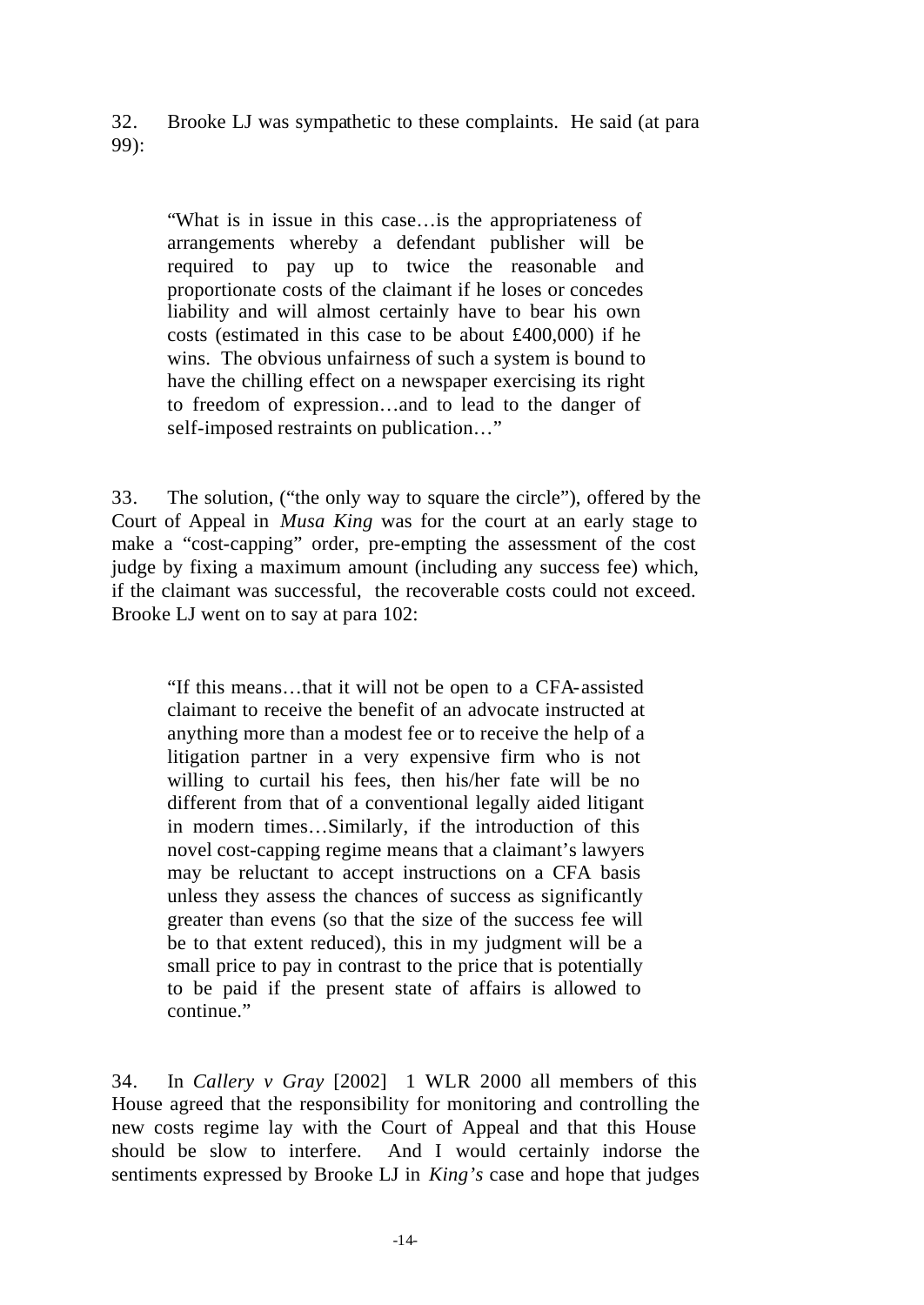in lower courts will put his suggestions into practice. It is, however, only a palliative. It does not deal with the problem of a newspaper being faced with the prospect of incurring substantial and irrecoverable costs. In the *Turcu* case, News Group Newspapers Ltd was financially strong enough not to submit to pressure. But smaller publishers may not be able to afford to take such a stand. Furthermore, neither capping costs at an early stage nor assessing them later deals with the threat of having to pay the claimant's costs at a level which is, by definition, up to twice the amount which would be reasonable and proportionate.

35. The Department of Constitutional Affairs, in a consultation paper published in June 2004, after *King's* case, discussed the problem but did not propose any legislative intervention. It hoped that the representatives of the media and the lawyers who specialise in defamation and associated proceedings would negotiate an agreement in the way in which an agreement on costs had been agreed between personal injury lawyers and liability insurers. The Civil Justice Council offered mediation services, although the consultation paper correctly observed that mediations work only if both sides want to try to find a mediated solution (see para 49).

36. There are substantial differences between the costs in personal injury litigation which are the subject of the agreement and costs in defamation proceedings. In personal injury litigation one is for the most part dealing with very large numbers of small claims. The liability insurers are able to pass these costs on to their road user customers. Their own solvency is not threatened. Furthermore, the liability insurers had considerable negotiating strength because they were able to fight what Brooke LJ described as trench warfare, disputing assessments of costs in many cases and thereby holding up the cash flow of the claimants' solicitors. Both sides therefore had good reasons for seeking a compromise.

37. In defamation cases, on the other hand, the reasons are much weaker. One is dealing with a very small number of claims to payment of relatively large sums of costs, which some publishers may be strong enough to absorb or insure against but which can have serious effects upon their financial position. The publishers do not have the same negotiating strength as the liability insurers because there are few assessments to be contested and disputing them involves considerable additional costs. Of course, one object of extending CFAs to defamation and breach of confidence claims was to enable people of modest means to protect their reputations and privacy from powerful publishers who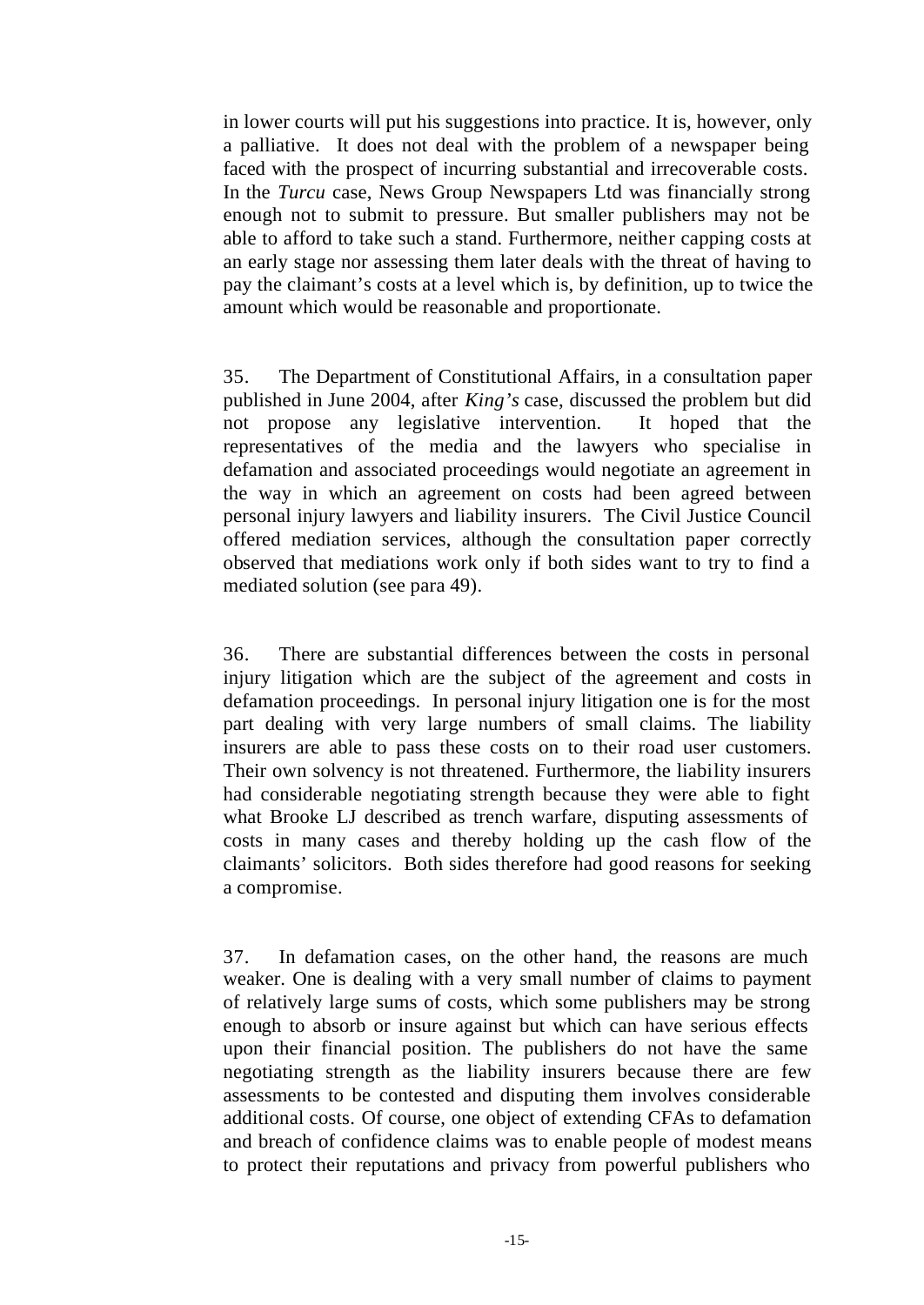previously did not have to fear litigation even if their publications were totally unjustified. Henceforward they would be able to vindicate their rights, which are also Convention rights, in the way that the rich and powerful have always been able to do. There may well be more of these cases in future. Finding ways of moderating the costs of defamation cases would then be in the best interests of all concerned. But the rich and powerful have also had to pay the price of failure. Finding ways of ensuring that the impecunious claimant can also do this may be more of a challenge. In the end, therefore, it may be that a legislative solution will be needed to comply with article 10.

38. I would dismiss the petition.

# **LORD HOPE OF CRAIGHEAD**

My Lords,

39. I have had the advantage of reading in draft the speeches of my noble and learned friends Lord Hoffmann and Lord Carswell. I agree with them, and I would make the same order as Lord Hoffmann proposes.

40. It is perhaps worth noting that, while civil legal aid is still available in Scotland under Part III of the Legal Aid (Scotland) Act 1986 in actions for personal injury, para 1 of Part II of Schedule 2 to the Act provides that it shall not be available in proceedings which are wholly or partly concerned with defamation or verbal injury. But it is open to litigants who would not otherwise have access to justice to enter into what are known as speculative fee charging agreements to obtain legal assistance. These are provided for, in the case of counsel, by the Act of Sederunt (Fees of Advocates in Speculative Actions) 1992 (SI 1992/1897) and, in the case of solicitors, by the Act of Sederunt (Fees of Solicitors in Speculative Actions) 1992 (SI 1992/1879). The primary legislation from which the Lords of Council and Session derived their power to make these enactments is to be found in section 36(2) of the Law Reform (Miscellaneous Provisions) (Scotland) Act 1990.

41. Under these agreements the fee is payable only if the client is successful in the litigation. It is open to the advocate and the instructing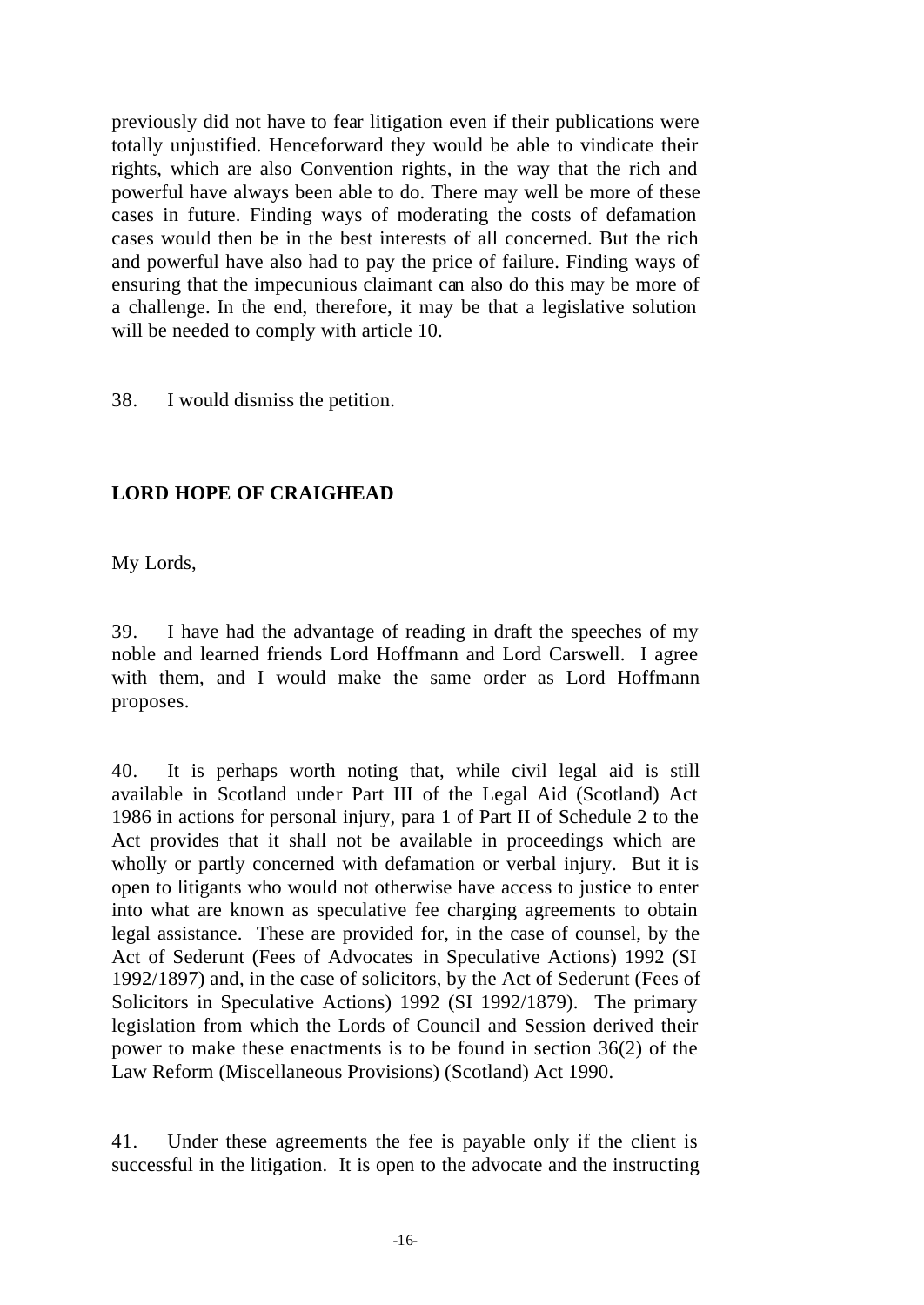solicitor, and to the solicitor and the client as the case may be, to agree that the fee, taxed as between party and party (which is the standard basis) or agreed, shall be increased by a figure not exceeding 100 per cent. The amount of the permissible uplift was fixed by the Lord President of the Court of Session in 1992 following consultation with the Faculty of Advocates and the Law Society of Scotland. It was intended to reflect the degree of risk of non-payment of fees which would be involved in undertaking the litigation on the client's behalf. But, in contrast to the system which now operates in England, it is the client who must pay the uplift if he is successful in the litigation. It is not recoverable from the losing party.

42. The system of conditional fee agreements which was originally introduced in England under section 58 of the Courts and Legal Services Act 1990 did not, of course, provide for the recovery of the uplift, or "success fee" as it was called in section 58(2)(b), from the losing party. But section 58A of the 1990 Act, which was introduced by section 27(1) of the Access to Justice Act 1999, changed all that. Section 58A(6) provides that a costs order made in any proceedings may, subject in the case of court proceedings to rules of court, include provision requiring payment of any fees payable under a conditional fee agreement which provides for a success fee. Conditional fee arrangements cannot be the subject of an enforceable conditional fee agreement in criminal proceedings or family proceedings: see section 58A(1) and (2). Subject to those exceptions the system is available to litigants, as section 58A(6) says, in "any proceedings". It is not possible to read these provisions as excluding proceedings in cases of defamation or breach of confidence. So, in contrast to the position in Scotland, litigation may now be conducted in these cases in England on the basis that if the client is successful it will be the losing party that has to pay the success fee.

43. Under the Scottish system, as was the case in the system which was originally introduced in England, the amount of the uplift is fixed by the agreement which the client has entered into with the solicitor. This then becomes a matter of contract. So it is not open to the client to have the amount of the uplift reduced when the solicitor's account is being taxed, although the figure to which it is to be applied is subject to taxation. The importance of the reference to the rules of court in section 58A(6) of the 1990 Act under the English system is to be seen against this background. It is to the rules of court that one must look to see what protection, if any, is afforded to the losing party under the new arrangement – bearing in mind that he was not a party to the agreement by which the amount of the success fee was fixed.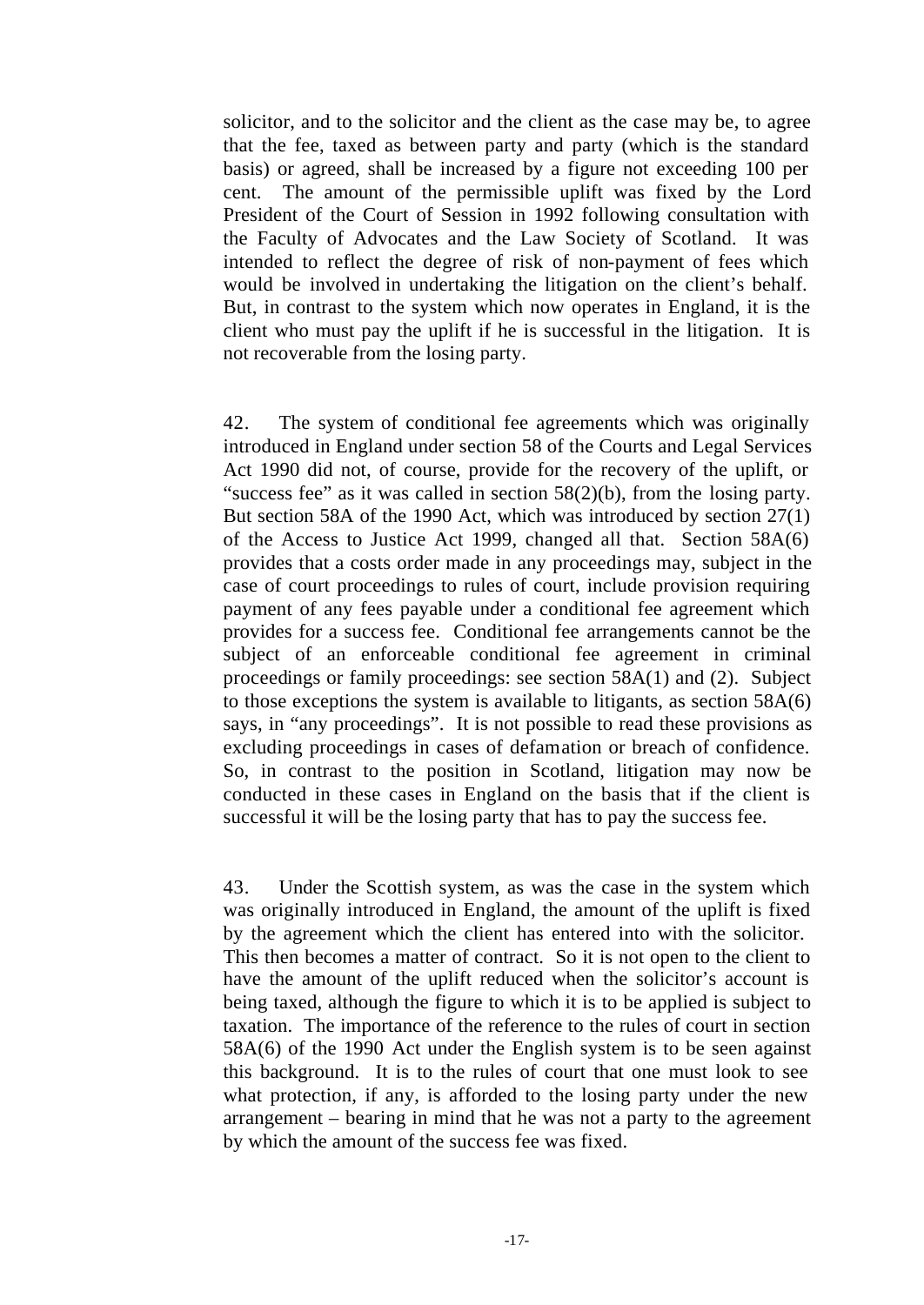44. CPR rule 44.3A provides for the assessment of costs where a funding arrangement that provides for a success fee has been entered into. The basis of the assessment is set out in rule 44.4, para (2) of which provides that, where the amount of costs is to be assessed on the standard basis, the court will only allow costs which are proportionate to the matters in issue and that it will resolve any doubt which it may have as to whether costs were reasonably incurred or reasonable and proportionate in amount in favour of the paying party. The expression "costs" for this purpose includes any additional liability by way of a percentage increase incurred under a conditional fee agreement: see the definitions of "costs", "funding arrangement" and "additional liability" in rule 43.2(1). These definitions are reflected in section 9.1 of the Practice Direction, which provides that under an order for payment of costs the costs payable will include an additional liability incurred under a funding arrangement.

45. In my opinion it is plain that rule 44.2 is intended to provide the paying party, who was not of course party to the funding arrangement entered into between the receiving party and his solicitor, with an opportunity to seek a modification of the amount of the success fee on the ground that is either unreasonable or is not proportionate. The way the rule is intended to operate is described in section 11 of the Practice Direction. Section 11.5 provides that, in deciding whether the costs claimed are reasonable and (on a standard basis) proportionate, the court will consider the amount of any additional liability separately from the base costs. Section 11.9 declares that a percentage increase will not be reduced simply on the ground that, when added to the base costs, the total appears disproportionate. The effect of these directions is that the exercise of applying the tests of reasonableness and proportionality to the percentage increase is, when compared with the task of applying these tests to the base costs, a separate exercise.

46. Direction 11.8 states that in deciding whether a percentage increase is reasonable relevant factors to be taken into account may include, among other things, "what other methods of financing the costs were available to the receiving party." This provision should be read in the light of regulation 4(2) of the Conditional Fee Agreements Regulations 2000 (SI 2000/692) about the information to be given to the client before a conditional fee agreement is made. It uses the same expression, adding the words "and, if so, how they apply to the client and the proceedings in question." It refers to other external sources of finance, whether as a result of insurance, membership of a trade union or otherwise, that may be available. This is not a means testing exercise. The means of the client are irrelevant to the question whether or not it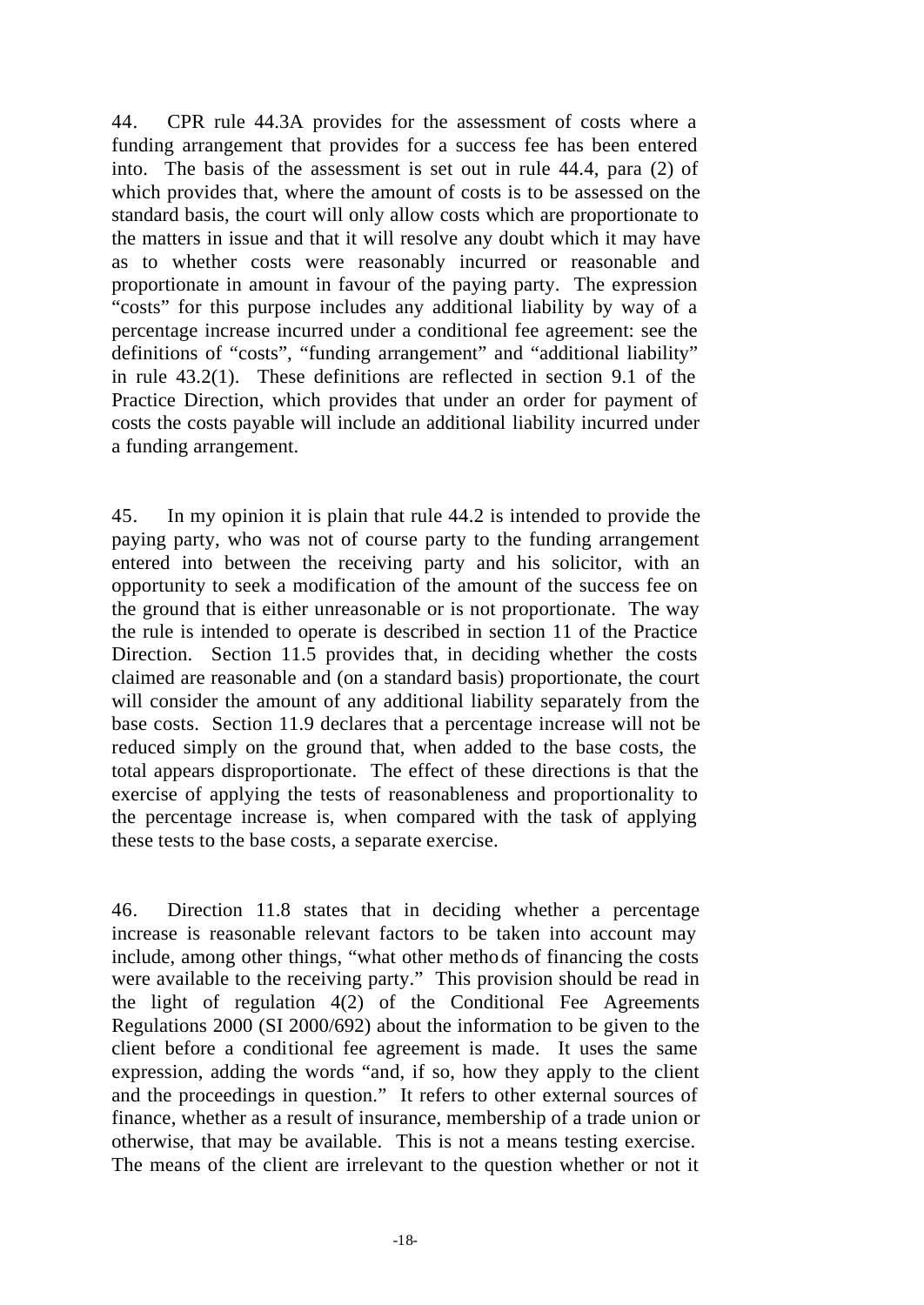was reasonable for her to enter into a conditional fee agreement. The most important question for the court in assessing reasonableness is the risk that the client might or might not be successful: see direction 11.8(1)(a). In evenly balanced cases a success fee of 100 per cent might well be thought not to be unreasonable.

47. There remains the question of proportionality. The direction does not attempt to identify any factors that may be relevant, other than directing that the question whether the success fee is proportionate is a separate question from that relating to the proportionality of the base costs. On the other hand it would be wrong to conclude that this is an empty exercise. It is, in the end, the ultimate controlling factor which the court must apply if it is to ensure, in a case such as this which is for breach of confidence, that the right of access to the court of the receiving party to vindicate her right to privacy under article 8 of the Convention is properly balanced against the losing party's article 10 right of free speech. Account must, of course, be taken of the fact that it is to be the losing party that is being called upon to pay the success fee. But any reduction in the amount of the percentage increase that is to be paid by the losing party will have to borne by the client under her agreement with the solicitor. So the rights and interests of both sides must be considered and weighed up against each other in deciding whether, having regard to the interests at stake, the amount was proportionate.

# **BARONESS HALE OF RICHMOND**

48. For the reasons given by my noble and learned friend, Lord Hoffmann, I agree that this petition should be dismissed. It is a separate question whether a legislative solution may be needed to comply with article 10. As my noble and learned friend has shown, this is a complex issue involving a delicate balance between competing rights upon which I would prefer to express no opinion.

# **LORD CARSWELL**

My Lords,

49. I have had the advantage of reading in draft the opinions prepared by my noble and learned friends Lord Hoffmann and Lord Hope of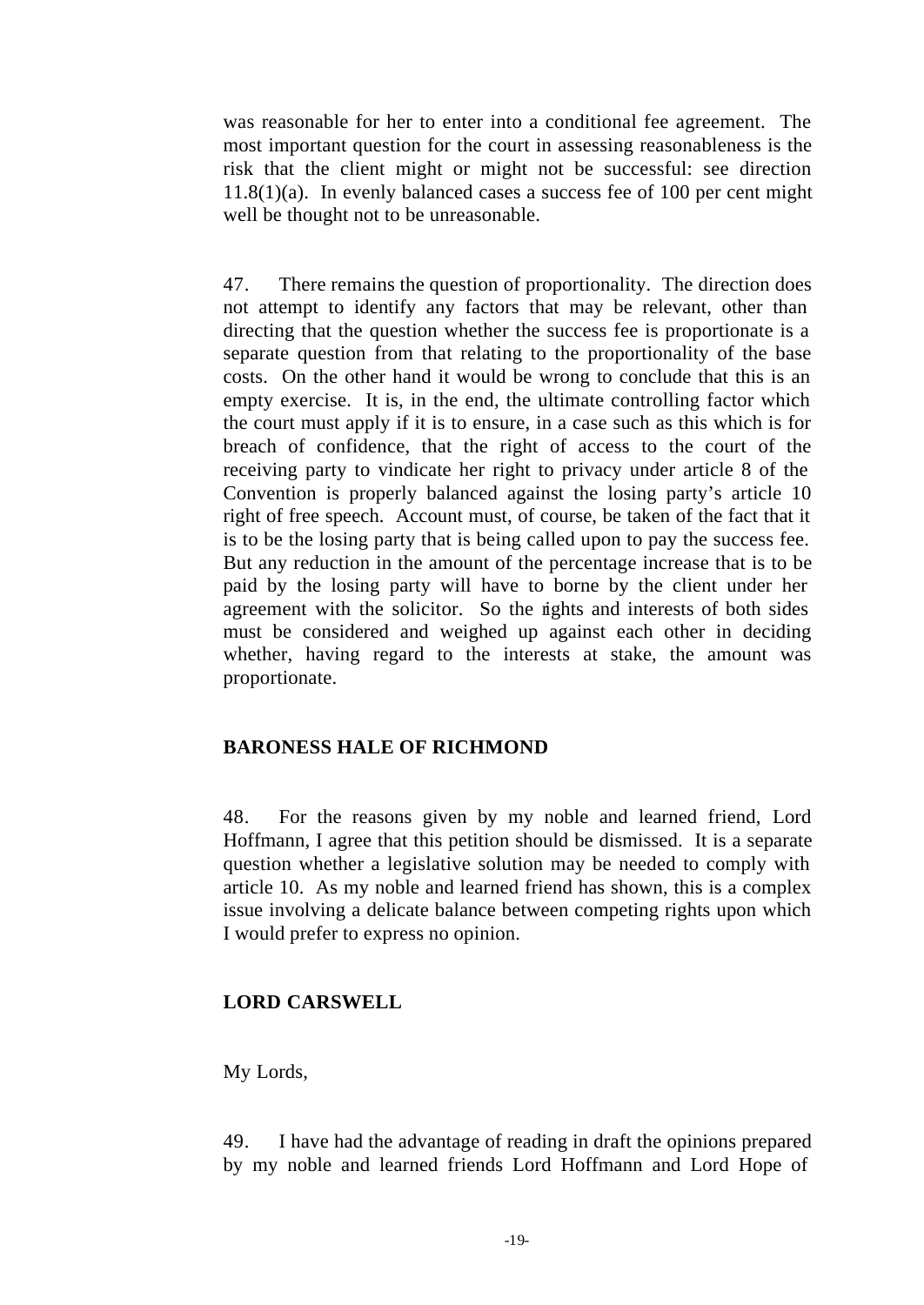Craighead. I agree with their reasons and conclusions and wish to add only a few observations of my own.

50. Prior to the passing of the Courts and Legal Services Act 1990 it was not possible for parties to litigation and their lawyers to enter into conditional fee agreements ("CFAs"), whereby the lawyers were entitled to charge an extra success fee in the event of success in the litigation, but the clients would not be liable to pay the lawyers' fees if they were unsuccessful. The reasons why such agreements were unenforceable at common law and contrary to professional ethics are well known and do not require repetition. They centre round twin concerns: first, the conflict of interest seen to exist in the temptation for a lawyer to advise settlement of a case below its value in order to secure payment of his costs and, secondly, the temptation for the client to press on with a hopeless and irresponsible claim in the hope that he might obtain some profit, while at no risk in respect of his own side's costs. As late as 1979, when the government accepted the view of the Royal Commission on Legal Services to that effect, this was conventional morality.

51. The government, allied with the Law Society, underwent a Pauline conversion in 1989, when it published a Green Paper favouring the introduction of CFAs and followed it up by making statutory provision for them in the 1990 Act. The reasons for the shift in opinion were described by Lord Woolf CJ in para 7 of his judgment in *Callery v Gray* [2001] 1 WLR 2112, 2116:

"The introduction of the legislation which made conditional fees lawful was motivated primarily by two problems in relation to the provision of legal aid for civil litigation. The first was that progressively fewer members of the public were eligible for legal aid to bring civil proceedings. It was thought that the introduction of CFAs would have the effect of enabling those who could not afford to bring proceedings without the benefit of legal aid to do so. The second problem was that the cost of providing legal aid was growing year on year. Accordingly the Government decided to reduce the areas of litigation which were funded by legal aid. It was considered that this would not reduce access to justice since those affected could bring proceedings using CFAs. The reason for reducing the areas of litigation eligible for legal aid was not, it was said, to reduce expenditure overall but rather to use the funds saved thereby to meet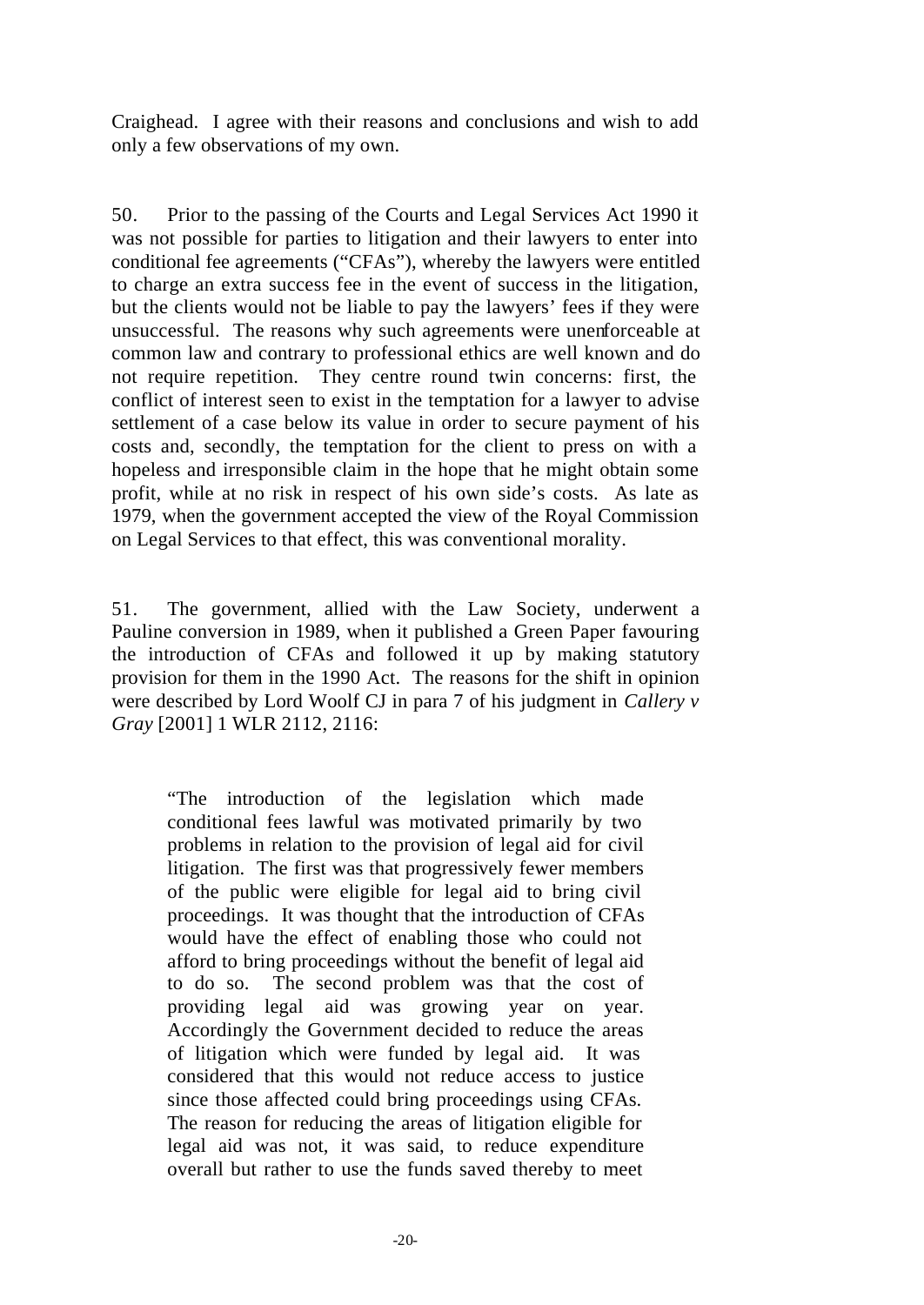the need for publicly funded legal services to be provided in a different manner."

52. The subsequent history of CFAs has been fully set out in the opinion of Lord Scott of Foscote in the House of Lords in *Callery v Gray (No 1)* [2002] 1 WLR 2000, to which I would refer. For present purposes the two most significant developments were the extension of the scheme to defamation actions, which were originally not covered by it, and the provision in the Access to Justice Act 1999 and consequent rules of court which made the opposing party liable for payment of the successful party's success fee and after-the-event insurance premium. The former change opened the way for claimants to pursue causes of action which could thitherto be afforded only by litigants with very deep pockets, as the size of the costs bills in the present case amply demonstrates. The latter completely changed the balance between litigating parties: the losing party is now liable for not only his own costs, which he could generally not recover when he won against a legally aided party, but the success fee payable to the winner's lawyer, which could be up to 100 per cent of the base costs, and even the premium paid by the winner for insurance to protect himself against the consequences of losing the case.

53. It is, however, worth mentioning that that system has not been universally accepted in all parts of the United Kingdom. As Lord Hope of Craighead has pointed out in paras 40 and 41 of his opinion, in Scotland the client who has succeeded in the litigation has to pay the success fee out of his damages and it cannot be recovered from the losing party. In Northern Ireland under the Access to Justice (Northern Ireland) Order 2003 (2003 No 435 (N.I. 10)) provision is made both for CFAs and an alternative, the setting up of litigation funding agreements. It is still under consideration which of these will receive the support of the government as a substitute for the existing system of legal aid still in operation, but the model of litigation funding agreements has attracted considerable support.

54. It has to be said that there are many who regard the imbalance in the system adopted in England and Wales as most unjust. The regimen of CFAs and the imposition of these charges upon the losing party is, however, legislative policy which the courts must accept, as Lord Hoffmann has stated in para 16 of his opinion, and the present case has to be judged against this background.